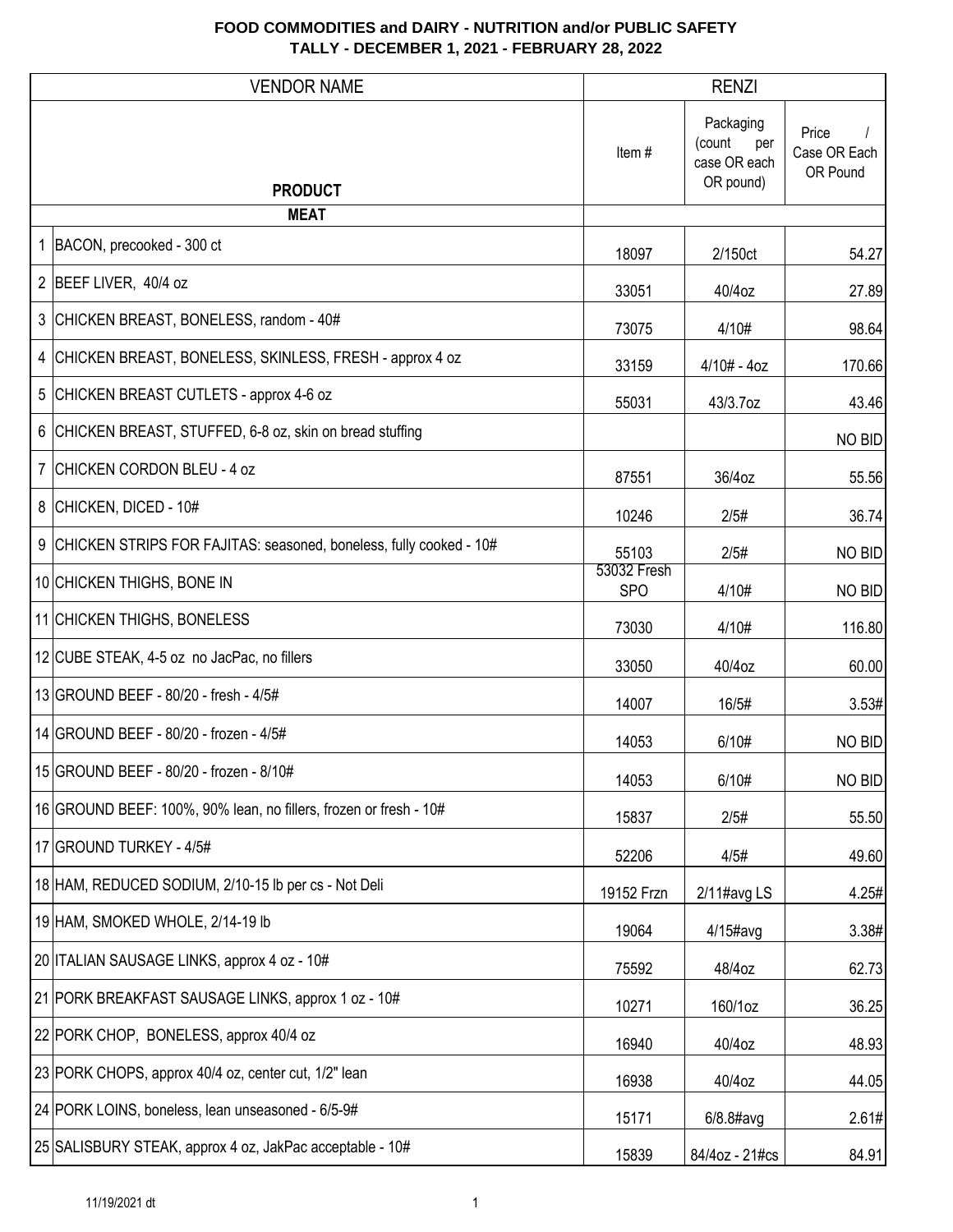|    | <b>VENDOR NAME</b>                                                                           |           | <b>RENZI</b>    |        |
|----|----------------------------------------------------------------------------------------------|-----------|-----------------|--------|
|    | 26 STEW BEEF lean USDA choice, 3/4" cubes: NO jac-pac - 10#                                  | 14019     | 10#             | 5.47#  |
|    | 27 TOP ROUNDS, 4/8-12 lb, USDA choice, trimmed, split and tied                               | 12011     | $4/14$ #avg     | 7.57#  |
|    | 28 TURKEY BREAST, 2/8-10lb, premium grade, not deli, cooked, skinless                        | 54036     | $2/10\#avg$     | 3.78#  |
|    | <b>FROZEN FOOD</b>                                                                           |           |                 |        |
| 1. | BABY BACK RIBS - 16/2.25#                                                                    | 17111     | 16/2.5#avg      | 6.88#  |
|    | 2 BABY BACK RIBS - 30#                                                                       | 17111     | 16/2.5#avg      | 6.88#  |
| 3  | BEEF PATTIES: 80% lean, 100% beef, 3 patties/pound, round, paper in between<br>patties - 10# | 11152     | 30/5.3oz        | 37.63  |
|    | 4 BREAKFAST SAUSAGE PATTIES - approx 1 oz                                                    | 10498     | 160/1oz         | 35.29  |
|    | 5 BREAKFAST SAUSAGE PATTIES - approx 2 oz                                                    | 15245     | 80/2oz          | 37.41  |
|    | 6 BREAKFAST SAUSAGE PATTIES, VEGETARIAN - 112/cs                                             | 23048 SPO | 112/1.34oz      | 55.42  |
|    | 7 BREADED FISH COOKED                                                                        | 40156     | 80/3.6oz        | 51.07  |
|    | 8   BREADED FISH : uncooked, ready to bake, NOT DEEP FRY, comparable to Pier 17              | 40161 SPO | 46/3.6oz        | 29.61  |
|    | 9 BREADED FISH FILLETS - approx 4 oz                                                         | 10901     | 10#             | 40.70  |
|    | 10 CHICKEN BREAST, BONELESS, SKINLESS                                                        | 33159     | $4/10# - 4oz$   | 170.66 |
|    | 11 CHICKEN BREASTS, approx 6.5 oz, bone in and skin on, no backs, no ribs, IQF               | 53156 SPO | 48ct - 25.47#cs | NO BID |
|    | 12 CHICKEN FILLETS, BREADED - approx 4 oz                                                    | 55058     | 40/4oz          | 38.50  |
|    | 13 CHICKEN LEGS - approx 6 oz, IQF                                                           | 53220     | 60/9oz          | NO BID |
|    | 14 CHICKEN NUGGET                                                                            | 55054     | 225/.71oz       | 21.47  |
|    | 15 CHICKEN PATTY                                                                             | 55377     | 2/6.62#         | 34.79  |
|    | 16 CUBED PORK                                                                                | 17079     | 2/5#            | 26.70  |
|    | 17 DANISH - assorted                                                                         | 51190     | 24/3OZ          | 23.48  |
|    | 18 DICED TURKEY                                                                              | 10161     | 2/5#            | NO BID |
|    | 19 DINNER ROLLS - 1 oz - proof & bake                                                        | 51196     | 150/1.25oz      | 30.40  |
|    | 20 DONUT - assorted                                                                          | 51119     | 126/1.3oz       | 35.72  |
|    | 21 FISH NUGGETS - approx 1 oz                                                                | 40157     | 4/5#            | 64.49  |
|    | 22 FRENCH FRIES                                                                              | 34115     | 6/5#            | 23.65  |
|    | 23 FRENCH TOAST - SLICES, Not Sticks                                                         | 27036 SPO | 12/12ct         | NO BID |
|    | 24 GARLIC BREAD - PRE-SLICED, Individual - 125/bx                                            | 51647     | 125/1.2oz       | NO BID |
|    | 25 HASHBROWN - approx 2.25 oz                                                                | 34210     | 240/2.25oz      | 56.09  |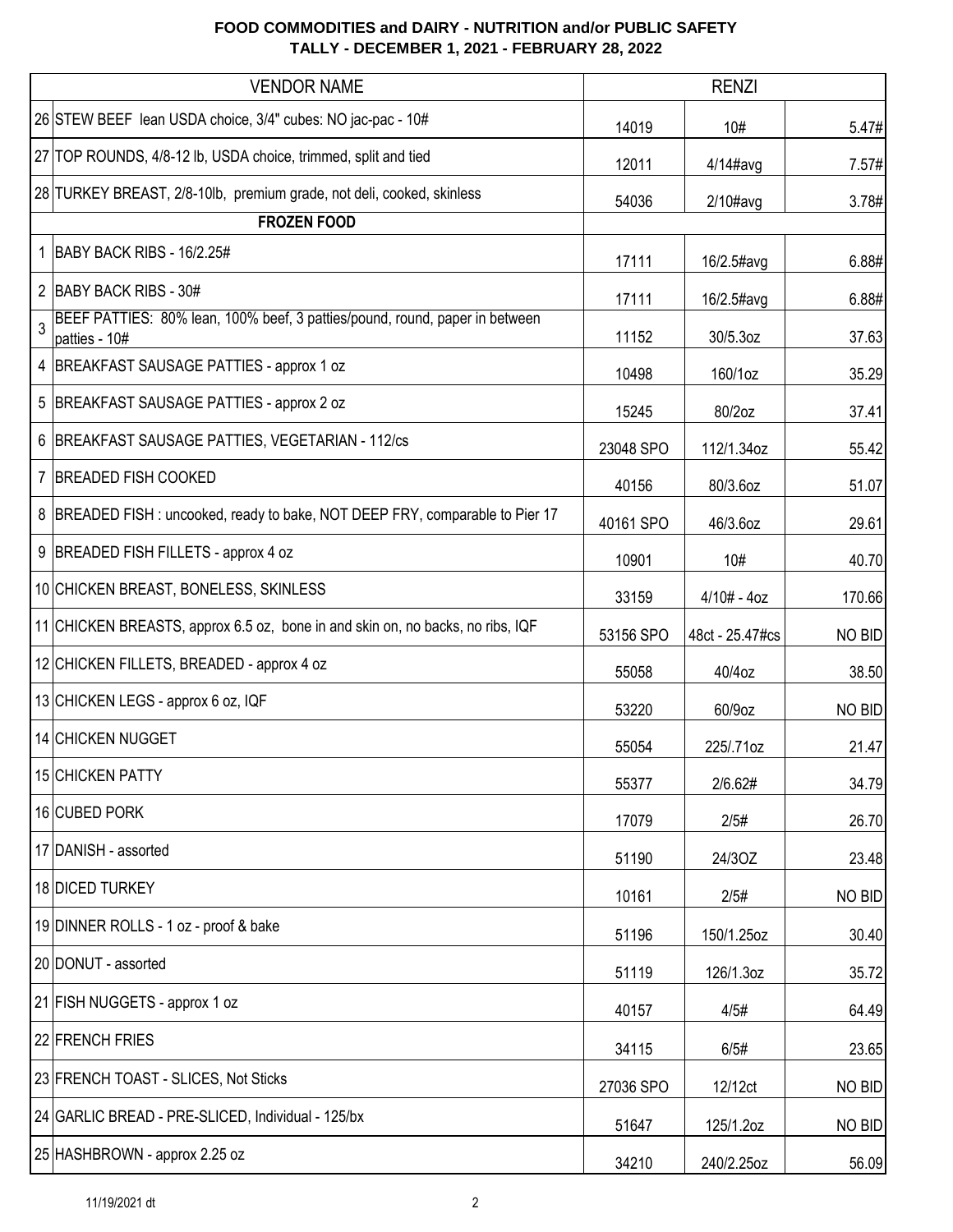| <b>VENDOR NAME</b>                          |           | <b>RENZI</b>              |        |
|---------------------------------------------|-----------|---------------------------|--------|
| 26 HOT DOGS - All Beef                      | 23080     | 80/2oz (10#cs)            | 42.40  |
| 27 HOT DOGS (approx 80 cs)                  | 23034     | 10#                       | NO BID |
| 28 HOT DOGS - LOW SODIUM                    |           |                           | NO BID |
| 29 HOT DOGS - TURKEY                        | 23099     | 160/2oz                   | 34.66  |
| 30 MANICOTTI - approx 3 oz                  | 37086     | 60/2.75oz                 | 27.50  |
| 31 MEATBALLS                                | 11234     | 10#                       | 28.00  |
| 32 MEATLOAF SLICES                          | 33167     | 75/3.2oz 15#<br>case      | 63.77  |
| 33 OMELETS - approx 1 oz                    |           |                           | NO BID |
| 34 OMELETS - approx 3 oz                    | 26044 SPO | 84/3oz                    | NO BID |
| 35 PANCAKES                                 | 46031     | 144/1.2oz                 | 30.27  |
| 36 PANCAKES - BUTTERMILK - approx 1.2 oz    | 46001     | 144/1.3oz                 | 23.50  |
| 37 PEPPERONI: sliced                        | 32067     | 10#                       | 38.47  |
| 38 PIE SHELLS - 10" - Unbaked               | 48006     | 20ct                      | NO BID |
| 39 PIZZA, CHEESE, 5" ROUND - approx 5 oz    | 80010     | 60ct                      | 64.48  |
| 40 PIZZA CRUST, sheet pan - approx 24 oz    | 36041     | 22/22oz                   | 42.72  |
| 41 PIZZA CRUST, sheet pan - approx 44 oz    | 80156     | 10/40oz                   | 34.68  |
| 42 PIZZA TOPPING, SAUSAGE                   | 10489     | 4/5#                      | 64.00  |
| 43 POPCORN CHICKEN, Plain                   | 55121     | 2/5#                      | 28.49  |
| 44 PORK BUTT, BONE IN, 8-12#                | 33024     | 75/3.2oz                  | 68.17  |
| 45 PORK BOSTON BUTT, BONE IN, 65#           | 17022     | 4/2Pack<br>70#avg case    | 1.97#  |
| 46 PORK BBQ RIBETTES, cooked, approx 3-4 oz | 17022     | 4/2Pack<br>70#avg case    | 1.97#  |
| 47 POTATOES, CUBED (to pan fry)             | 34109     | 4/5#                      | 36.62  |
| 48 PULLED TURKEY                            | 52031     | 2/5#                      | 44.97  |
| 49 RAVIOLI, MEAT                            | 66065     | 6/#10 - Chef<br>Boy Ardee | 33.84  |
| 50 RAVIOLI, CHEESE                          | 37088     | 2/5#                      | 40.45  |
| 51 STEAK UM                                 | 33168     | 56/3oz                    | 40.74  |
| 52 SWEET POTATO FRIES                       | 34120     | 6/2.5#                    | 30.99  |
| 53 STUFFED SHELLS - approx 2 oz             | 37041     | 2/5# 1.75oz               | 37.45  |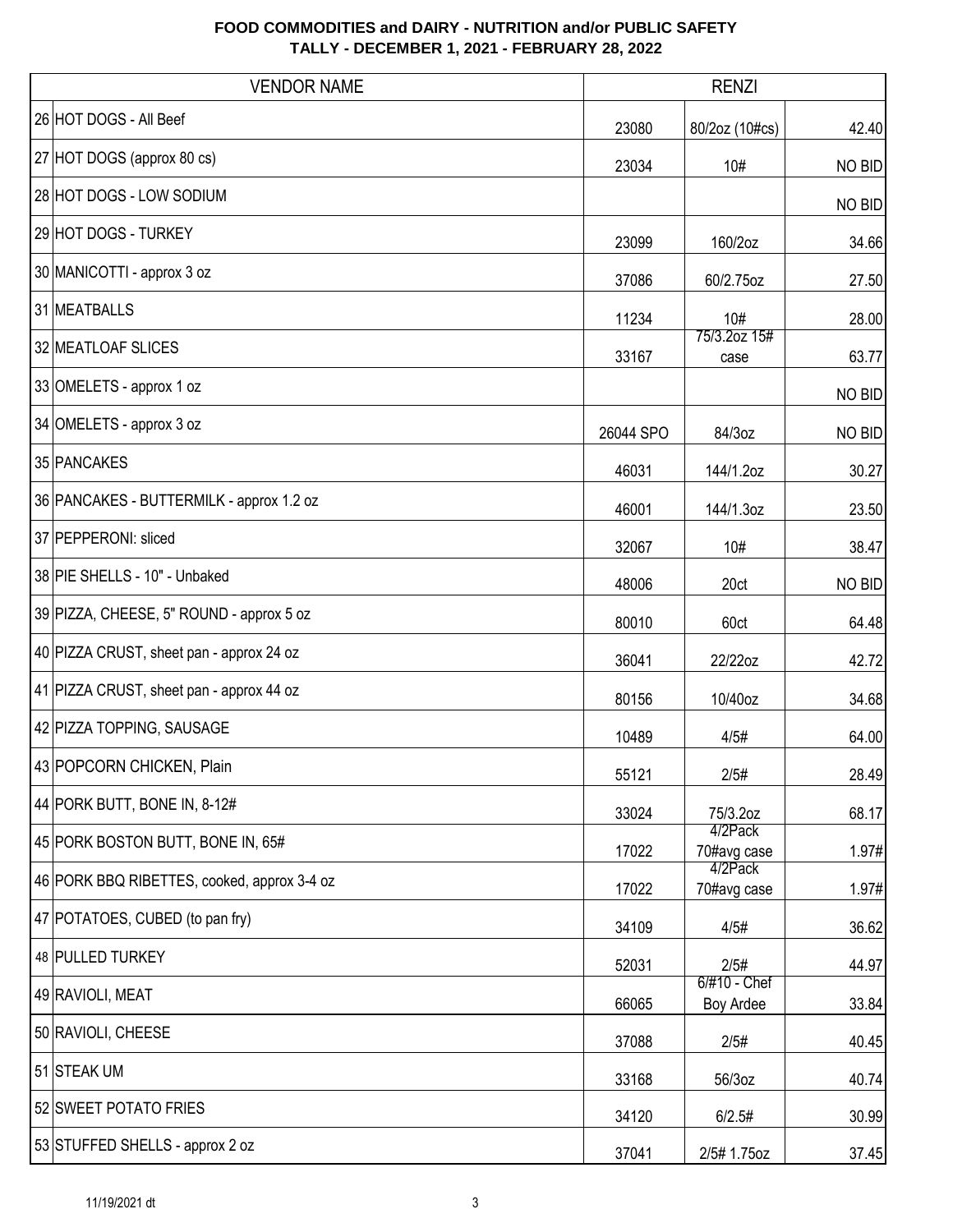|              | <b>VENDOR NAME</b>                      |           | <b>RENZI</b>                  |               |
|--------------|-----------------------------------------|-----------|-------------------------------|---------------|
|              | 54 TATOR TOT - approx 1 oz              | 34039     | 6/5#                          | 44.25         |
|              | 55 TURKEY, WHOLE - raw, frozen          | 52030     | 2ct - 22/24#                  | NO BID        |
|              | 56 TURKEY BREAST - raw, frozen          | 52036     | $2/11$ #avg                   | 3.27#         |
|              | 57 UNBREADED FISH FILLETS - approx 4 oz | 10662 SPO | $2/4$ oz $10#$<br>UPC#1002976 | <b>NO BID</b> |
|              | 58 UNBREADED VEAL PATTY - approx 4 oz   | 16334 SPO | 40/4oz                        | NO BID        |
|              | 59 VEGGIE BURGER, regular               | 11100 SPO | 48/3.4oz                      | NO BID        |
|              | 60 VEGGIE BURGER, southwestern          | 11075 SPO | 48/3.4oz                      | NO BID        |
|              | 61 WAFFLES                              | 46009     | 144/1.23oz                    | 20.07         |
|              | 62 WRAPS - 12"                          | 60048     | 6/12ct                        | 16.79         |
|              | <b>FISH</b>                             |           |                               |               |
| $\mathbf{1}$ | TUNA FISH - 12 oz                       | 43232 SPO | 24/12oz in<br>water           | 73.88         |
| 2            | TUNA FISH - 66.5 oz                     | 64025     | 6/66.5oz in<br>water          | 62.50         |
| <b>EGGS</b>  |                                         |           |                               |               |
|              | 1 EGG PATTIES - 1 oz - frozen           | 27062     | 144/1oz                       | 23.44         |
|              | 2 EGG PATTIES - 1.5 oz - frozen         | 27049     | 120/1.5oz                     | 30.17         |
|              | 3 EGG PATTIES - 1.75 oz - frozen        | 27092     | 144/1.75oz                    | 42.24         |
|              | 4 EGG PATTIES - 2 oz - frozen           | 27093     | 100/2oz                       | 30.94         |
|              | 5 FRESH EGGS - LARGE - 15/doz           | 28006     | 15doz                         | 18.25         |
|              | 6 FRESH EGGS - LARGE - 30/doz           | 28028     | Medium 30doz                  | 36.00         |
|              | 7 PASTEURIZED EGGS - 15/2#              | 27048     | 15/2#                         | 52.24         |
|              | 8   PEELED HARD COOKED - 25#            | 28108     | 25#                           | 55.85         |
|              | <b>PASTA &amp; GRAINS</b>               |           |                               |               |
|              | 1 BARLEY                                | 78309 SPO | 24/1#                         | 28.50         |
|              | 2 CASSEROLE ELBOW NOODLES               | 76884     | 2/10#                         | 22.29         |
|              | 3 EGG NOODLES                           | 84082     | 1/10#                         | 16.20         |
|              | 4 ELBOW MACARONI                        | 84073     | 20#                           | 18.99         |
|              | 5  LASAGNA NOODLES                      | 76879     | 12/1#                         | 16.44         |
|              | 6 RICE, BROWN - par boil - 25#          | 65002     | 1/25#                         | 19.99         |
|              | 7   RICE - par boil - $25#$             | 66014     | 25#                           | 18.20         |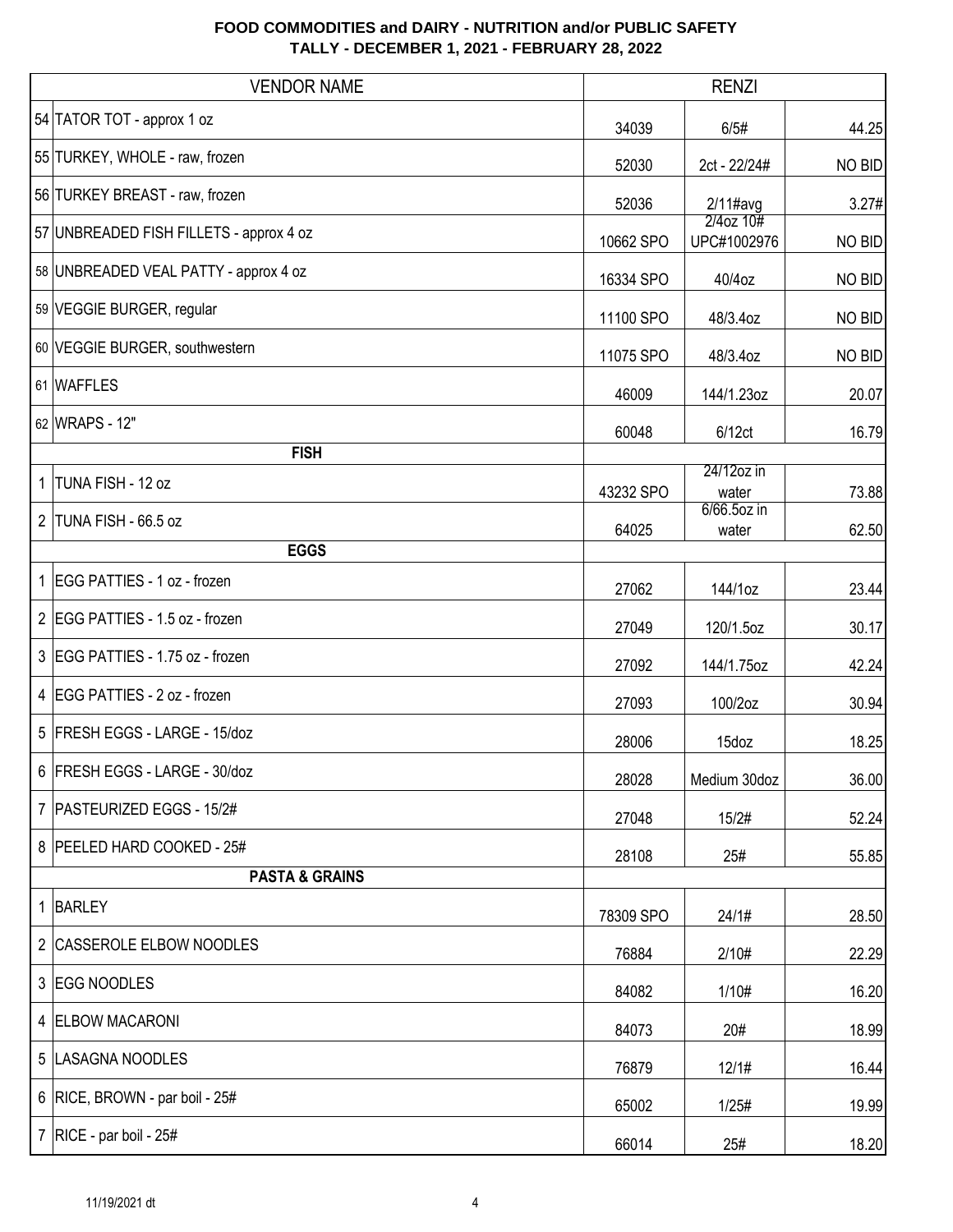| <b>VENDOR NAME</b>                  |           | <b>RENZI</b> |        |
|-------------------------------------|-----------|--------------|--------|
| 8   RICE - par boil - $50#$         | 66014     | 25#          | 18.20  |
| 9   ROTINI - tricolor               | 76882     | 2/10#        | 27.28  |
| 10 ROTINI - plain                   | 84083     | 20#          | 21.99  |
| 11 SHELLS - Medium Size             | 76913     | 20#          | 23.50  |
| 12 SPAGHETTI                        | 84072     | 20#          | 21.49  |
| $13$ ZITI                           | 84074     | 2/10#        | 20.45  |
| <b>BAKING PRODUCTS</b>              |           |              |        |
| 1 BAKING COCOA                      | 92337     | 6/5#         | 96.65  |
| 2 BAKING POWDER                     | 68064     | 6/5#         | 56.42  |
| 3 BAKING SODA                       | 68058     | 24/1#        | 18.40  |
| 4 CANOLA OIL                        | 30088     | $6/1$ gal    | 68.75  |
| 5 COCONUT: unsweetened              |           |              | NO BID |
| 6 CORN STARCH                       | 91369     | 24/1#        | 20.50  |
| 7 $ CRAISINS - 5#$                  | 73094     | 5#           | 21.13  |
| 8 CRAISINS - 10#                    | 73094     | 5#           | 21.13  |
| 9 FLOUR - 25#                       | 10820     | 2/25#        | 19.10  |
| 10 FLOUR - 50#                      | 10864     | 50#          | 22.76  |
| 11 PEANUT BUTTER CHIPS - 25#        | 75071 SPO | 25#          | 101.21 |
| 12 SEMI-SWEET CHOCOLATE CHIPS - 25# | 92210     | 25#          | 57.54  |
| 13 SHORTENING                       | 10954     | 50#          | 65.79  |
| 14 SUGAR, BROWN - 2#                | 11183     | 12/2#        | 35.51  |
| 15 SUGAR, BROWN - 50#               | 67009     | 50#          | 49.07  |
| 16 SUGAR, CONFECTIONERY - 2#        | 92205     | 12/2#        | 35.51  |
| 17 SUGAR, CONFECTIONERY - 50#       | 67007     | 50#          | 46.30  |
| 18 SUGAR, GRANULATED - 5#           | 68393     | 10/4#        | 36.02  |
| 19 SUGAR, GRANULATED - 50#          | 68395     | 50#          | 42.64  |
| 20 VANILLA EXTRACT - 16 oz          | 68182     | $6/16$ oz    | 41.12  |
| 21 VANILLA EXTRACT - 32 oz          | 68182     | $6/16$ oz    | 41.12  |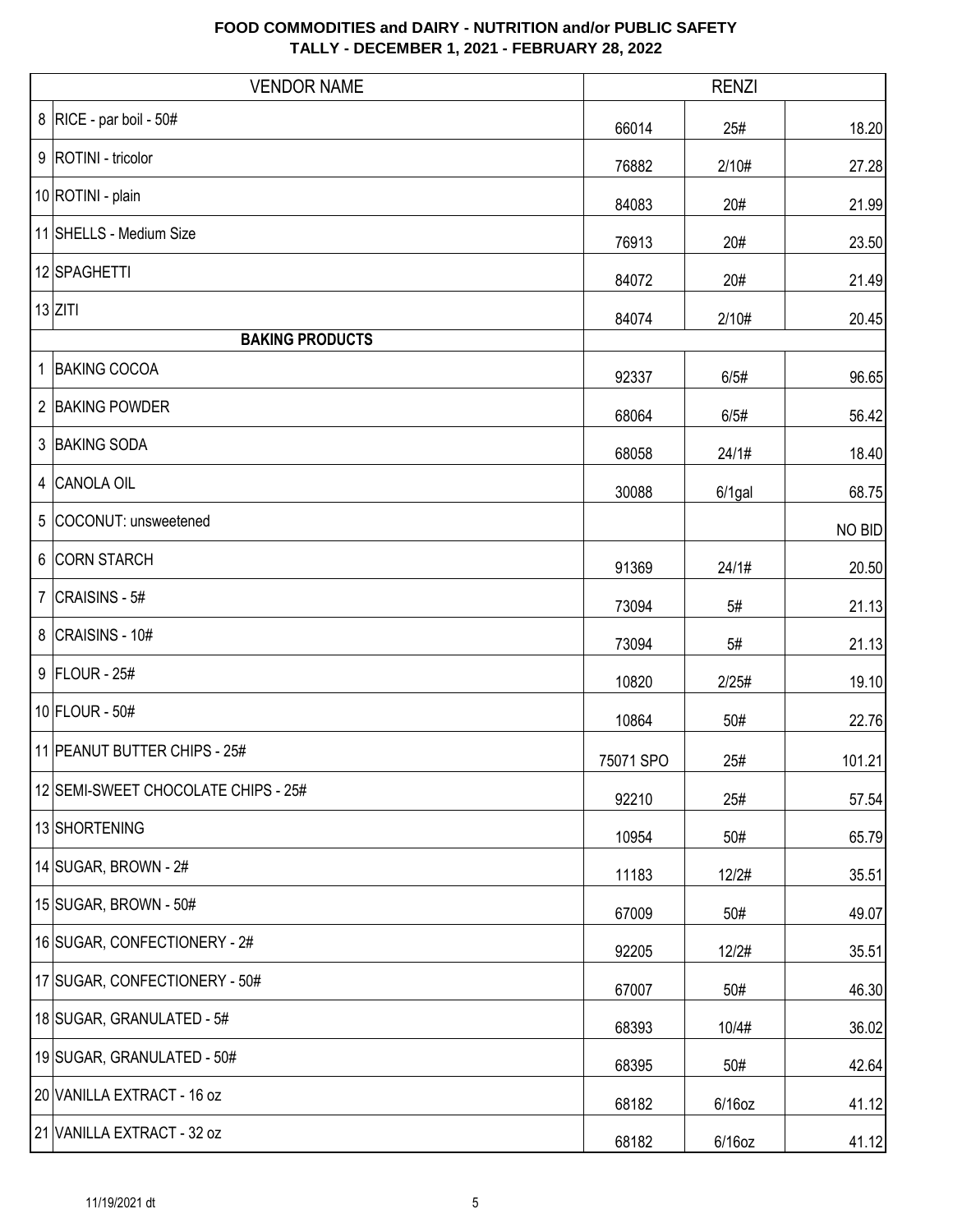| <b>VENDOR NAME</b>                             |           | <b>RENZI</b>  |        |
|------------------------------------------------|-----------|---------------|--------|
| 22 VANILLA EXTRACT - Gal                       | 96205     | $4/1$ gal     | NO BID |
| 23 VEGETABLE OIL - Gal                         | 30088     | $6/1$ gal     | 68.75  |
| 24 WALNUTS                                     | 92353     | 5# halves/pcs | 45.75  |
| <b>INDIVIDUAL / BULK CEREALS</b>               |           |               |        |
| 1   BRAN FLAKES - Individual - 1 oz            | 75488 SPO | 96/1oz        | NO BID |
| 2 BRAN FLAKES - Bulk - 35 oz                   | 92331 SPO | $4/35$ oz     | 16.89  |
| 3 CHEERIOS - Individual - 1 oz                 | 84160     | 96/1oz        | 29.07  |
| 4 CHEERIOS - Bulk - 29 oz - 35 oz              | 76254     | $4/35$ oz     | 17.05  |
| 5 CINNAMON TOASTIES - Individual - 1 oz        | 84065     | 96/1oz        | 29.07  |
| 6 CINNAMON TOASTIES - Bulk - 32 oz - 35 oz     | 92334 SPO | 4/35oz        | NO BID |
| 7 CORN FLAKES - Individual - 1 oz              | 76496 SPO | 96/1oz        | NO BID |
| 8 CORN FLAKES - Bulk - 32 oz - 35 oz           | 76255     | 4/35oz        | 15.11  |
| 9 CREAM OF WHEAT - Bulk - 28 oz - 35 oz        | 85520     | 12/28oz       | 41.08  |
| 10 CREAM OF WHEAT - Individual - 1 oz          |           |               | NO BID |
| 11 FROSTED FLAKES - Individual - 1 oz          | 10522     | 96/1oz        | 31.90  |
| 12 FROSTED FLAKES - Bulk - 35 oz - 45 oz       | 92321 SPO | 4/32oz        | NO BID |
| 13 OATMEAL - Individual - 1 oz                 | 76593     | 48/1oz        | 11.45  |
| 14 QUICK OATS - 35 oz - 45 oz                  | 85522     | 12/42oz       | 36.28  |
| 15 RAISIN BRAN - Individual - 1 oz             | 10519 SPO | 96/1oz        | NO BID |
| 16 RAISIN BRAN - Bulk - 35 oz                  | 76243     | $4/35$ oz     | 18.58  |
| 17 SPECIAL K - Individual - 1 oz               | 84026     | 96/1oz        | 36.75  |
| 18 RICE CRISPIES - Individual - 1 oz           | 10634     | 96/1oz        | 26.85  |
| 19 RICE CRISPIES - Bulk - 32 oz - 35 oz        | 76256     | 4/35oz        | 18.40  |
| 20 SHREDDED WHEAT - Individual - 1 oz - 1.2 oz | 10518 SPO | 96/1oz        | 26.45  |
| 21 SHREDDED WHEAT - Bulk - 32 oz - 35 oz       | 76253 SPO | $4/35$ oz     | NO BID |
| 22 TOOTIE FRUTIES - Individual - 1 oz          | 10520     | 96/1oz        | 28.90  |
| 23 TOOTIE FRUTIES - Bulk - 35 oz               | 92336 SPO | $4/35$ oz     | NO BID |
| <b>DESSERT MIXES</b>                           |           |               |        |
| 1 ANGEL FOOD CAKE - 12/1#                      | 17918     | 12/16oz       | NO BID |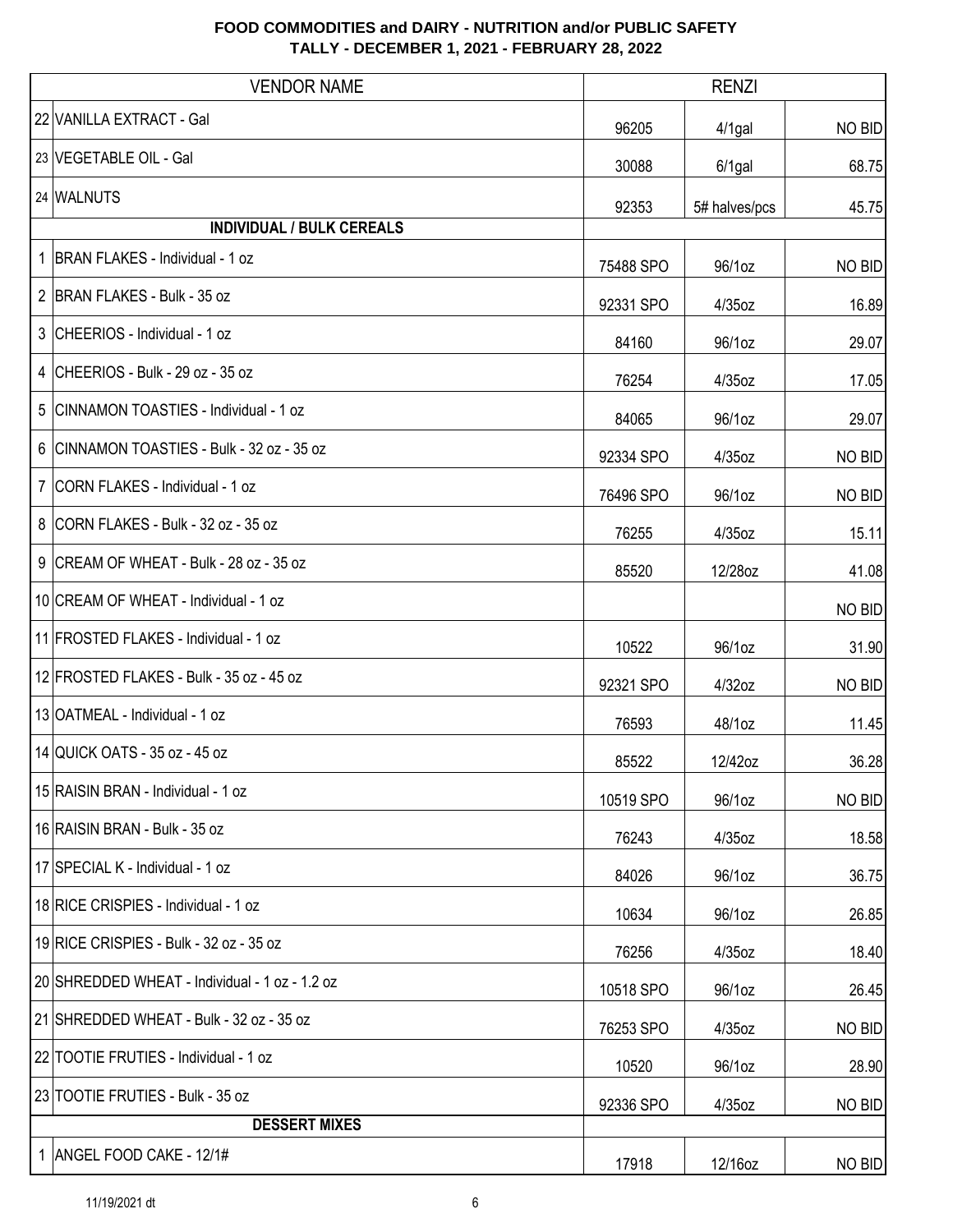| <b>VENDOR NAME</b>                                                  |           | <b>RENZI</b> |               |
|---------------------------------------------------------------------|-----------|--------------|---------------|
| 2 APPLE PIE FILLING - #10                                           | 73066     | 6/#10        | 47.15         |
| 3 BROWNIE MIX - 6/5#                                                | 28038     | 6/5#         | 30.49         |
| 4   BROWNIE MIX, Sugar Free                                         |           |              | NO BID        |
| 5 CAKE MIX, CARROT                                                  | 28139     | 6/5#         | 38.40         |
| 6 CAKE MIX, CARROT, Sugar Free                                      |           |              | NO BID        |
| 7   CAKE MIX, CHOCOLATE                                             | 27955     | 6/5#         | 31.72         |
| 8 CAKE MIX, CHOCOLATE, Sugar Free                                   |           |              | <b>NO BID</b> |
| 9 CAKE MIX, SPICE                                                   | 28250     | 6/5#         | 32.99         |
| 10 CAKE MIX, YELLOW                                                 | 27973     | 6/5#         | 27.99         |
| 11 CAKE MIX, WHITE                                                  | 28221     | 6/5#         | 27.99         |
| 12 CAKE MIX, WHITE, Sugar Free                                      |           |              | NO BID        |
| 13 CHEESECAKE                                                       | 28216     | 6/4#         | 56.55         |
| 14 GINGERBREAD MIX                                                  | 28114     | 6/5#         | 39.70         |
| 15   ICING, READY TO SPREAD: MUST BE SHELF STABLE: Chocolate - 12 # | 45314     | 12#          | 31.25         |
| 16   ICING, READY TO SPREAD: MUST BE SHELF STABLE: Vanilla - 12 #   | 45315     | 12#          | 32.60         |
| 17 ICING, CHOCOLATE, Sugar Free                                     |           |              | NO BID        |
| 18 ICING, WHITE, Sugar Free                                         |           |              | NO BID        |
| 19 MUFFIN MIX, BANANA NUT                                           | 28014 SPO | 6/5#         | NO BID        |
| 20 MUFFIN MIX, BASIC                                                | 28231     | 6/5#         | 29.11         |
| 21 MUFFIN MIX, BLUEBERRY                                            | 28424 SPO | 6/5#         | 28.97         |
| 22 MUFFIN MIX, BRAN                                                 | 76608 SPO | 6/5#         | NO BID        |
| 23 MUFFIN MIX, CORN                                                 | 28217     | 6/5#         | 32.50         |
| 24 MUFFIN MIX, HONEY BRAN                                           | 28225 SPO | 6/5#         | 47.99         |
| <b>COOKING PRODUCTS</b>                                             |           |              |               |
| 1 BEEF BASE                                                         | 57719     | 12/1#        | 66.05         |
| 2 BEEF BASE, LOW SODIUM                                             | 57716     | 12/1#        | 70.68         |
| 3 BEEF BROTH, LOW SODIUM                                            |           |              | NO BID        |
| 4 BISQUICK MIX                                                      | 28237     | 6/5#         | 26.55         |
| 5 BREAD CRUMBS, ITALIAN                                             | 29131     | 6/5#         | 29.90         |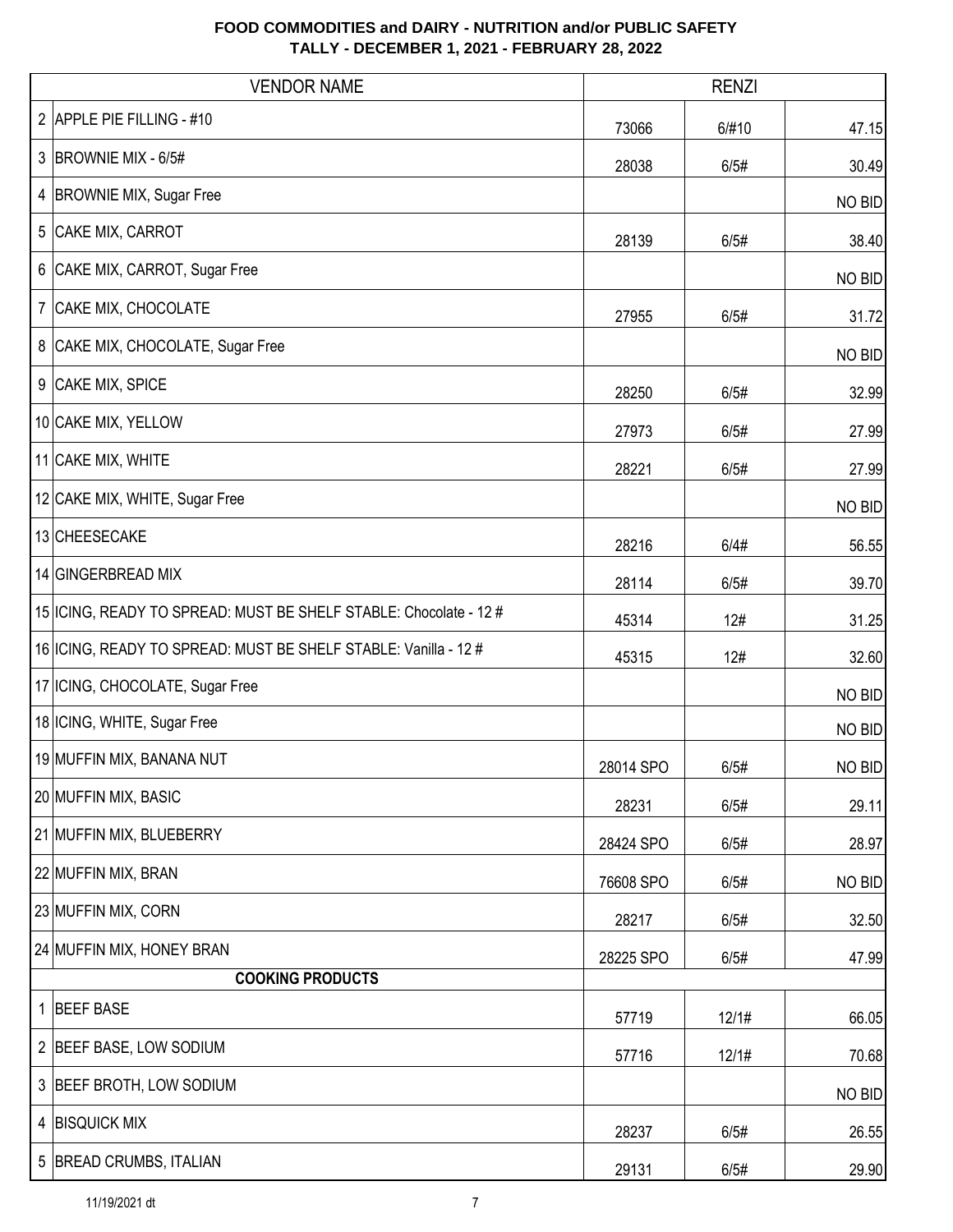| <b>VENDOR NAME</b>                                   | <b>RENZI</b> |                |        |
|------------------------------------------------------|--------------|----------------|--------|
| 6 CHICKEN BROTH                                      | 36580        | 12/48oz        | 34.14  |
| 7 CHICKEN BROTH, LOW SODIUM                          |              |                | NO BID |
| 8 CHICKEN GRAVY                                      | 28425        | 8/15oz         | 25.97  |
| 9 CHICKEN GRAVY                                      | 58109 SPO    | 12/50oz        | NO BID |
| 10 CHICKEN GRAVY, LOW SODIUM                         | 28448        | 8/15oz Poultry | 27.46  |
| 11 CHICKEN BASE - 1#                                 | 57721        | 12/1#          | 62.20  |
| 12 CHICKEN BASE - 5#                                 | 57724        | 6/1#           | 44.92  |
| 13 CHICKEN BASE, LOW SODIUM                          | 57715        | 12/1#          | 67.91  |
| 14 CRISPY ONIONS                                     | 73125        | 6/24oz         | 40.14  |
| 15 FALAFEL                                           |              |                | NO BID |
| 16 INSTANT BROTH & SEASONING - BEEF, LOW SODIUM      | 91235 SPO    | 300/4gm        | NO BID |
| 17 INSTANT BROTH & SEASONING - CHICKEN, LOW SODIUM   | 91236 SPO    | 300/4gm        | NO BID |
| 18 MINCED GARLIC, IN LIQUID                          | 68185        | 6/32 OZ        | 36.80  |
| 19 PANCAKE MIX                                       | 28085        | 6/5#           | 25.54  |
| 20 PORK GRAVY MIX                                    | 57709        | 8/16oz         | 41.38  |
| 21 PORK GRAVY MIX, LOW SODIUM                        | 28448 SPO    | 8/15oz         | 27.46  |
| 22 SOY SAUCE, LOW SODIUM                             | 37300 SPO    | $6/0.5$ gal    | NO BID |
| 23 STUFFING MIX, CHICKEN - 6/3.5#                    | 65040        | 6/55oz         | 66.15  |
| 24 STUFFING MIX, CORNBREAD - 6/3.5#                  | 65034 SPO    | 6/28oz         | 38.10  |
| 25 SWEETENED CONDENSED MILK - 24/14 oz               |              |                | NO BID |
| 26 TEMPURA BATTER                                    | 28130        | 6/5#           | 58.94  |
| 27 THICK-IT INSTANT HEALTHCARE FOOD THICKENER - PC   | 76723 SPO    | 100/6.5gm      | NO BID |
| 28 THICK-IT INSTANT HEALTHCARE FOOD THICKENER - Bulk | 76732        | 25#            | 67.99  |
| 29 TOFU - 12/14 oz                                   |              |                | NO BID |
| 30 TOFU - 6/4#                                       | 89137        | 4/4#           | 30.49  |
| 31 TURKEY GRAVY MIX                                  | 57698        | 8/16oz         | 43.76  |
| 32 TURKEY GRAVY MIX, LOW SODIUM                      | 28448        | 8/15oz Poultry | 27.46  |
| 33 VEGETABLE BASE                                    | 57696 SPO    | 6/1#           | 27.55  |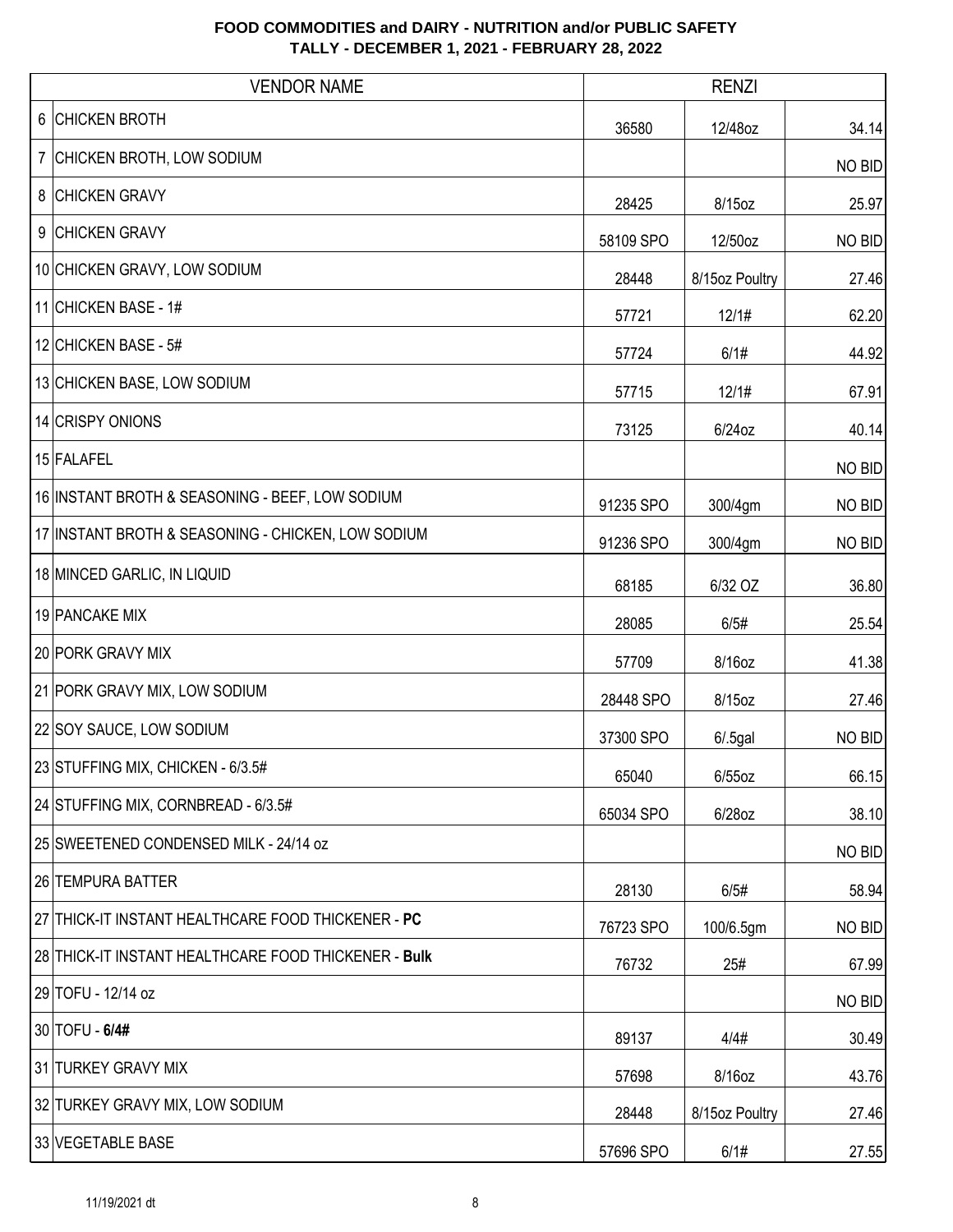|   | <b>VENDOR NAME</b>                     |           | <b>RENZI</b>    |        |
|---|----------------------------------------|-----------|-----------------|--------|
|   | 34 VINEGAR                             | 56100     | $4/1$ gal       | 9.40   |
|   | 35 WORCESTERSHIRE SAUCE                | 75181     | $4/1$ gal       | 29.99  |
|   | 36 WORCESTERSHIRE SAUCE, LOW SODIUM    |           |                 | NO BID |
|   | <b>SALAD DRESSINGS</b>                 |           |                 |        |
|   | 1 SALAD DRESSING Low Fat French        | 56058 SPO | $4/1$ gal       | NO BID |
|   | 2 SALAD DRESSING Low Fat Ranch         | 78427     | $4/1$ gal       | 50.10  |
| 3 | SALAD DRESSING Low Fat Golden Italian  | 56025     | 4/1gal          | 34.79  |
| 4 | SALAD DRESSING Low Fat Thousand Island | 56147 Spo | 4/1gal          | NO BID |
| 5 | <b>SALAD DRESSING Catalina</b>         | 67266 SPO | $4/1$ gal       | NO BID |
|   | 6 SALAD DRESSING Italian               | 56176     | $4/1$ gal       | 34.85  |
|   | 7 SALAD DRESSING Ranch                 | 56171     | $4/1$ gal       | 37.94  |
| 8 | <b>SALAD DRESSING Thousand Island</b>  | 56060     | $4/1$ gal<br>GF | 53.89  |
|   | 9 SALAD DRESSING POWDER MIX, Italian   | 28215     | 12/7.6oz        | 38.84  |
|   | <b>SPICES</b>                          |           |                 |        |
| 1 | <b>BASIL LEAVES</b>                    | 68009     | 3/20oz          | 37.00  |
|   | 2 BASIL LEAVES - 3/CS                  | 68009     | 3/20oz          | 37.00  |
|   | 3 BASIL, CRUSHED                       | 68017 SPO | $6/12$ oz       | NO BID |
| 4 | BASIL, CRUSHED - 6/CS                  | 68017 SPO | $6/12$ oz       | NO BID |
|   | 5 BLACK PEPPER                         | 69355 SPO | 6/1#            | 59.00  |
|   | 6 BLACK PEPPER - 6/CS                  | 69355 SPO | 6/1#            | 59.00  |
|   | 7 CELERY SALT - 6/CS                   | 68010 SPO | 6/36oz          | 44.50  |
|   | 8 CELERY SALT - 6/CS                   | 68010 SPO | $6/36$ oz       | 44.50  |
|   | 9 CHILI POWDER                         | 67992 SPO | 6/1#            | 39.45  |
|   | 10 CHILI POWDER - 6/CS                 | 67992 SPO | 6/1#            | 39.45  |
|   | 11 CHIVES, DRIED - 1 oz                | 67991 SPO | 6/1oz           | 27.95  |
|   | 12 CHIVES, DRIED - 6/#10               |           |                 | NO BID |
|   | 13 CINNAMON                            | 68011     | 6/1#            | 46.95  |
|   | 14 CINNAMON - 6/CS                     | 68011     | 6/1#            | 46.95  |
|   | 15 CRUSHED RED PEPPER                  | 67999     | $6/12$ oz       | NO BID |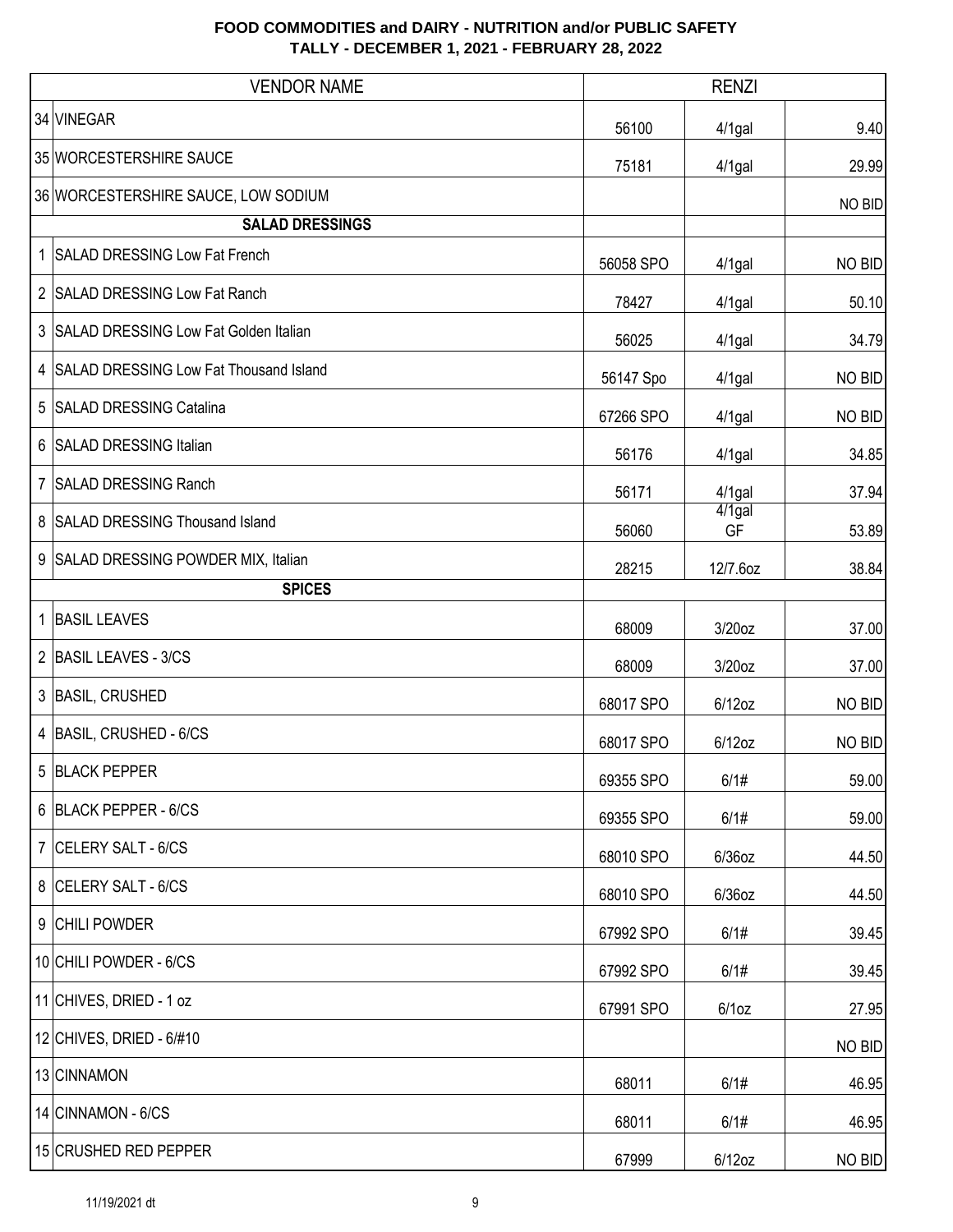| <b>VENDOR NAME</b>                             |           | <b>RENZI</b> |        |
|------------------------------------------------|-----------|--------------|--------|
| 16 CRUSHED RED PEPPER - 6/CS                   | 67999     | $6/12$ oz    | NO BID |
| 17 DILL WEED                                   | 68001 SPO | $6/5$ oz     | NO BID |
| 18 DILL WEED - 6/CS                            | 68001 SPO | $6/5$ oz     | NO BID |
| 19 GARLIC, GRANULATED                          | 68002     | $6/25$ oz    | 70.99  |
| 20 GARLIC, GRANULATED - 6/CS                   | 68002     | $6/25$ oz    | 70.99  |
| 21 GARLIC POWDER                               | 69343 SPO | 6/19oz       | 54.99  |
| 22 GARLIC POWDER - 6/CS                        | 69343 SPO | 6/19oz       | 54.99  |
| 23 GROUND GINGER                               | 69260 SPO | $6/16$ oz    | 56.40  |
| 24 GROUND GINGER - 6/CS                        | 69260 SPO | $6/16$ oz    | 56.40  |
| 25 LEMON PEPPER                                | 69345 SPO | 6/26oz       | NO BID |
| 26 LEMON PEPPER - 6/CS                         | 69345 SPO | 6/26oz       | NO BID |
| 27 MONTREAL STEAK SEASONING                    | 69350 SPO | 6/26oz       | NO BID |
| 28 MONTREAL STEAK SEASONING - 6/CS             | 69350 SPO | $6/26$ oz    | NO BID |
| 29 MRS. DASH SALT SUBSTITUTE - ORIGINAL        | 93050     | $6/21$ oz    | 85.99  |
| 30 MRS. DASH SALT SUBSTITUTE - ORIGINAL - 3/CS | 93050     | $6/21$ oz    | 85.99  |
| 31 NUTMEG                                      | 68012     | 6/1#         | 92.50  |
| 32 NUTMEG - 6/CS                               | 68012     | 6/1#         | 92.50  |
| 33 ONIONS, dehydrated                          | 68005 SPO | 6/1#         | 35.85  |
| 34 ONIONS, dehydrated - 6/CS                   | 68005 SPO | 6/1#         | 35.85  |
| 35 ONION POWDER                                | 68006 SPO | 6/20oz       | 41.65  |
| 36 ONION POWDER - 6/CS                         | 68006 SPO | 6/20oz       | 41.65  |
| 37 OREGANO                                     | 68014     | 3/1.5#       | NO BID |
| 38 OREGANO - 3/CS                              | 68014     | 3/1.5#       | NO BID |
| 39 PAPRIKA                                     | 68007 SPO | 6/16oz       | 34.99  |
| 40 PAPRIKA - 6/CS                              | 68007 SPO | $6/16$ oz    | 34.99  |
| 41 PARSLEY FLAKES                              | 68276     | $6/2$ oz     | NO BID |
| 42 PARSLEY FLAKES -3/CS                        | 68276     | $6/2$ oz     | NO BID |
| 43 POULTRY SEASONING                           | 67995     | $6/12$ oz    | 57.55  |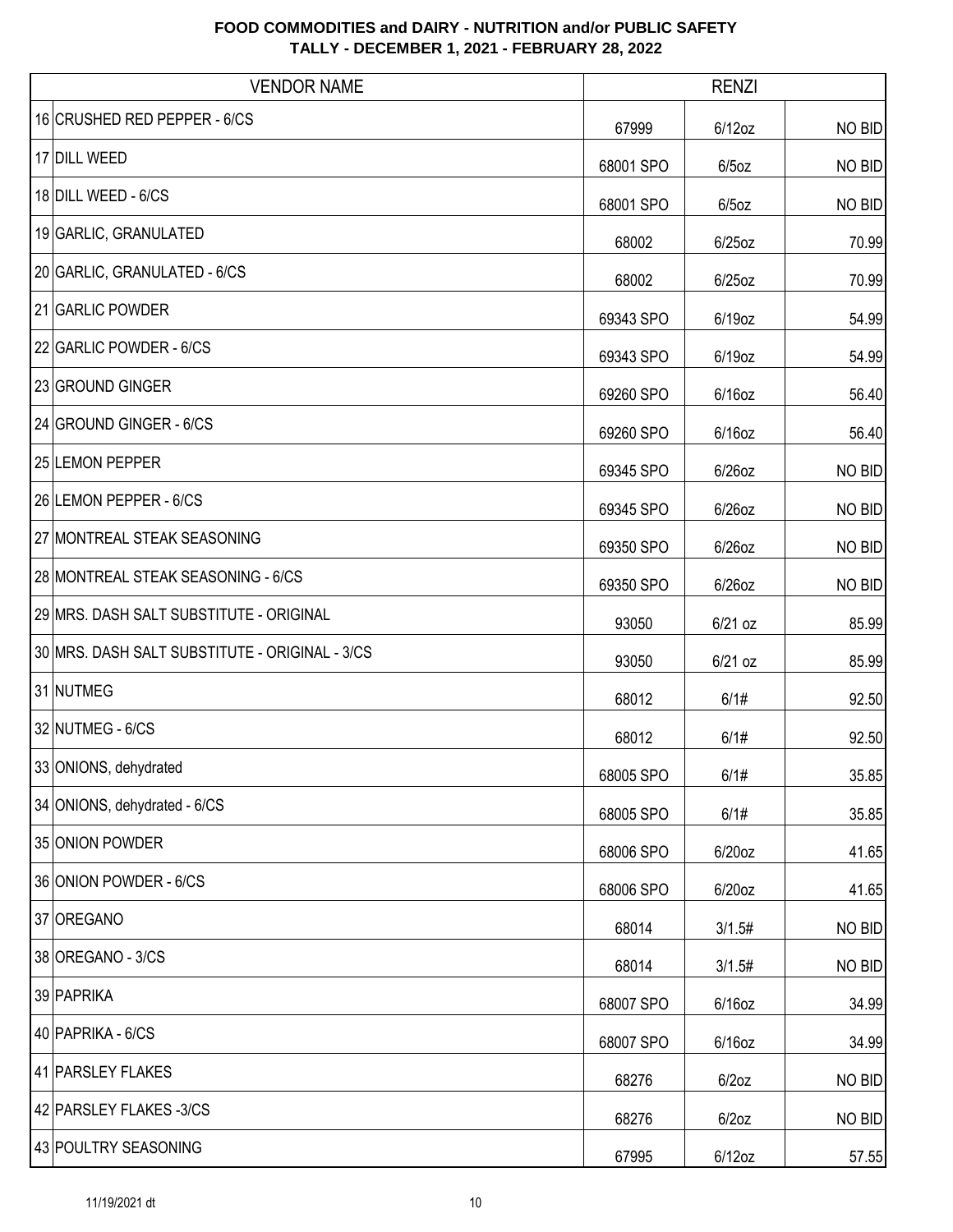|    | <b>VENDOR NAME</b>                   |                          | <b>RENZI</b> |        |
|----|--------------------------------------|--------------------------|--------------|--------|
|    | 44 POULTRY SEASONING - 6/CS          | 67995                    | $6/12$ oz    | 57.55  |
|    | 45 TACO SEASONING                    | 56683                    | 5#           | 16.90  |
|    | 46 TACO SEASONING - 6/CS             | 56683                    | 5#           | 16.90  |
|    | <b>SOUP</b>                          |                          |              |        |
| 1. | CHICKEN NOODLE LO-SO - 7.5 oz        | 76569                    | 24/7.25oz    | 24.34  |
|    | 2 CHICKEN NOODLE LO-SO - 50 oz       | 11892 SPO                | 12/50oz      | 47.44  |
|    | 3 CREAM OF CELERY - 7.5 oz           |                          |              | NO BID |
|    | 4 CREAM OF CELERY, CONDENSED - 50 oz | 76592                    | 12/50oz      | 44.15  |
| 5  | CREAM OF CHICKEN - 7.5 oz            | 36699                    | 24/7.25oz    | 27.95  |
|    | 6 CREAM OF CHICKEN, LO-SO - 7.5 oz   |                          |              | NO BID |
|    | 7 CREAM OF MUSHROOM - 7.5 oz         | 36670                    | 24/7.25oz    | 27.99  |
|    | 8 CREAM OF MUSHROOM - 50 oz          | 11899                    | 12/50oz      | 46.45  |
|    | 9 CREAM OF MUSHROOM LO-SO - 7.25 oz  | 36671 SPO                | 24/7.25oz    | 24.05  |
|    | 10 CREAM OF MUSHROOM LO-SO #5        | 11880 SPO                | 12/49.5oz    | NO BID |
|    | 11 TOMATO - 7.5 oz                   | 76590                    | 24/7.25oz    | 23.55  |
|    | 12 TOMATO, CONDENSED - 50 oz         | 11890                    | 12/50oz      | 34.95  |
|    | 13 TOMATO LO-SO - 7.25 oz            | 36994 SPO                | 24/7.25oz    | 22.95  |
|    | 14 TOMATO LO-SO - 50 oz              | 11886 Healthy<br>Request | 12/50oz      | 36.98  |
|    | 15 VEGETABLE LO-SO - 7.25 oz         | 36997 SPO                | 24/7.25oz    | 24.15  |
|    | <b>FROZEN DESSERTS</b>               |                          |              |        |
|    | 1 ANGEL FOOD CAKE - Uniced - 6/20 oz | 17922                    | 6/8" Round   | 35.49  |
|    | 2 APPLE PIE RAW                      | 48233                    | 6/46oz       | 32.99  |
|    | 3 APPLE PIE BAKED                    | 48336                    | 6/10"        | 47.67  |
|    | 4 APPLE PIE SUGAR FREE               |                          |              | NO BID |
|    | 5 BERRY MEDLEY PIE                   | 45264                    | 2/5#         | 24.45  |
|    | 6 BLUEBERRY PIE RAW                  | 48092                    | 6/46oz       | 52.19  |
|    | 7 BLUEBERRY PIE, DIET SUGAR FREE     |                          |              | NO BID |
|    | 8 BOSTON CREAM PIE                   | 48025                    | 6/33oz       | 44.15  |
|    | 9 CARROT CAKE premade                | 48042                    | 4/96oz       | 77.49  |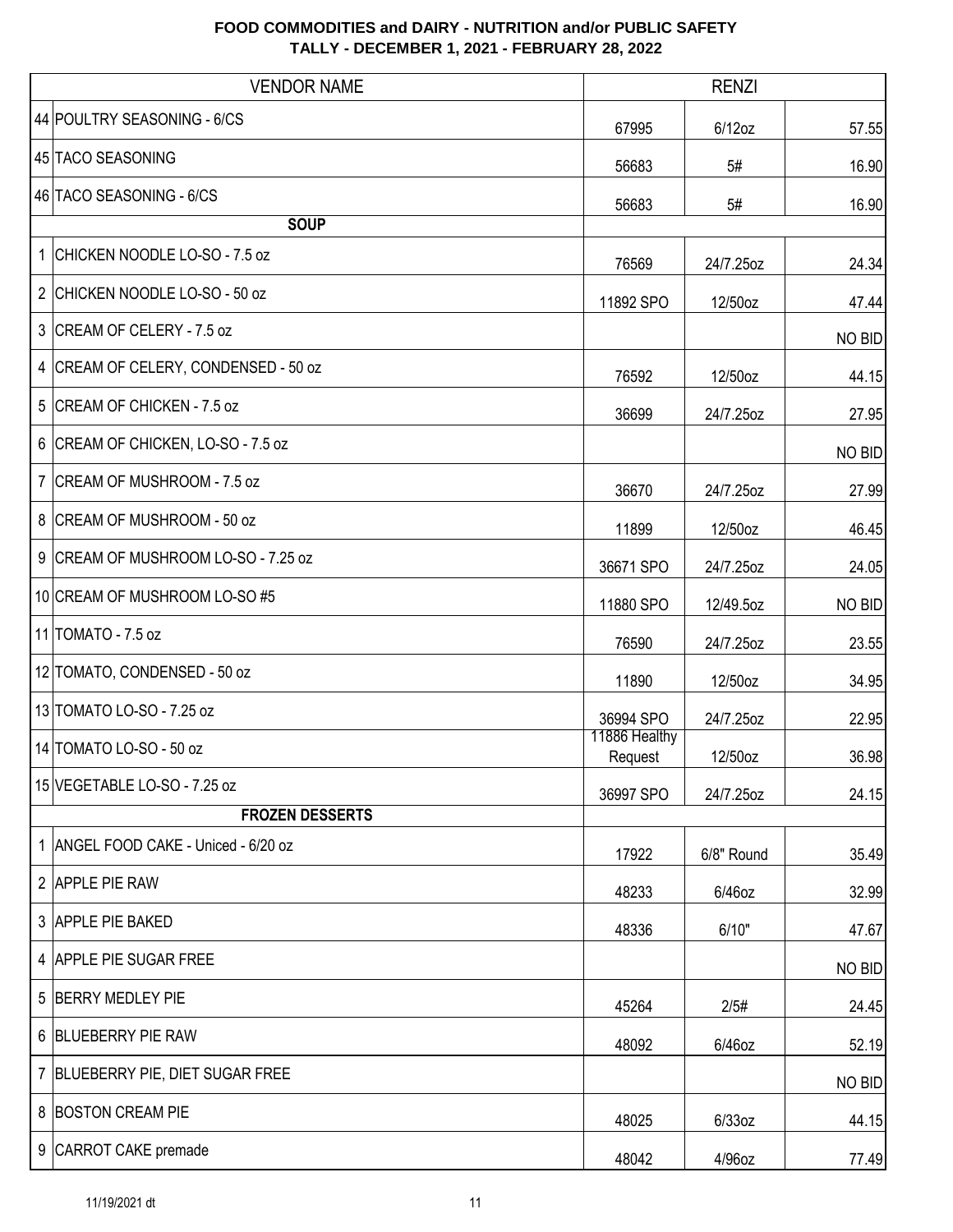| <b>VENDOR NAME</b>                           | <b>RENZI</b> |                        |        |
|----------------------------------------------|--------------|------------------------|--------|
| 10 CHERRY PIE RAW                            | 48030        | 6/46oz                 | 51.42  |
| 11 CHERRY PIE, DIET SUGAR FREE               |              |                        | NO BID |
| 12 CREAM PIE: Banana Cream                   | 48176        | 6/27oz                 | 36.99  |
| 13 CREAM PIE: Chocolate                      | 48089        | 6/10"                  | 37.05  |
| 14 CREAM PIE: Coconut Cream                  | 48024        | 6/27oz                 | 37.05  |
| 15 FRUIT OF THE FOREST PIE                   | 48198        | $6/47$ oz<br>Wildberry | 54.99  |
| 16 ICE CREAM, CHOCOLATE - approx 4 oz        | 71012        | 24/4oz                 | 7.95   |
| 17 ICE CREAM, STRAWBERRY - approx 4 oz       | 71013        | 24/4oz                 | 7.95   |
| 18 ICE CREAM, VANILLA - approx 4 oz          | 71011        | 24/4oz                 | 7.95   |
| 19 ICE CREAM, VANILLA -LACTOSE - approx 4 oz |              |                        | NO BID |
| 20 ICE CREAM, NSA CHOCOLATE - approx 4 oz    |              |                        | NO BID |
| 21 ICE CREAM, NSA VANILLA - approx 4 oz      |              |                        | NO BID |
| 22 LEMON PIE                                 | 48213        | 6/36oz                 | 40.25  |
| 23 STRAWBERRY RHUBARB PIE                    | 48028        | 6/48oz                 | 60.91  |
| 24 WHIP TOPPING - 12/32 oz                   | 28075        | 12/32oz                | 54.99  |
| 25 WHIPPED TOPPING - White - 12/16oz Bags    | 10304        | 12/16oz                | 45.53  |
| <b>JUICES / DRINK MIXES</b>                  |              |                        |        |
| 1 APPLE - 46 oz                              | 47050        | 12/46oz                | 30.80  |
| 2 CRANBERRY - 46 oz                          | 47052        | 12/46oz                | 32.55  |
| 3 GRAPE JUICE - 46 oz                        | 47051        | 12/46oz                | 38.99  |
| 4 ORANGE - 64 oz                             | 47057        | 12/46oz                | 35.50  |
| 5 PINEAPPLE - 46 oz                          | 47058        | 12/46oz                | 39.72  |
| 6   TOMATO - 46 oz                           | 47060        | 12/46oz                | 22.94  |
| 7 APPLE EZO - 5.5 oz                         | 47046        | 48/5.5oz               | 23.15  |
| 8 CRANBERRY EZO - 5.5 oz                     | 47068 SPO    | 48/5.5oz               | NO BID |
| 9 GRAPE EZO - 5.5 oz                         |              |                        | NO BID |
| 10 ORANGE JUICE EZO - 5.5 oz                 | 47049 SPO    | 48/5.5oz               | NO BID |
| 11 ORANGE/PINEAPPLE EZO - 5.5 oz             |              |                        | NO BID |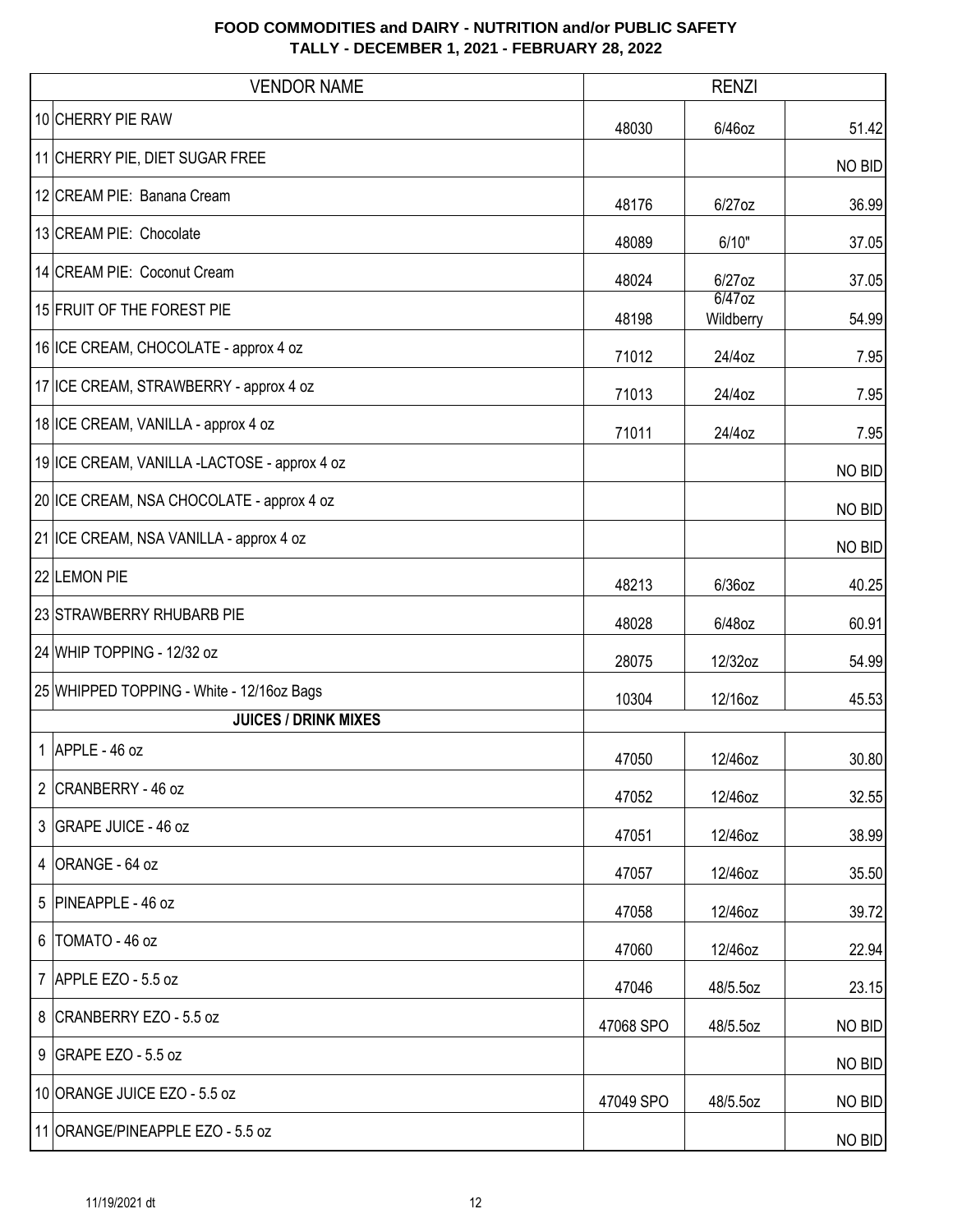| <b>VENDOR NAME</b>                             | <b>RENZI</b> |            |        |
|------------------------------------------------|--------------|------------|--------|
| 12 PINEAPPLE EZO - 5.5 oz                      | 47048        | 48/5.5oz   | NO BID |
| 13 PRUNE EZO - 4 oz                            | 47356        | 72/4oz     | 18.90  |
| 14 PRUNE EZO - 5.5 oz                          |              |            | NO BID |
| 15 TOMATO EZO - 5.5 oz                         | 47325        | 48/5.5oz   | 19.71  |
| 16 V-8 EZO LO SO - 5.5 oz, low sodium          | 47331        | 48/5.5oz   | 27.99  |
| 17 NO SUGAR ADDED - APPLE - 5.5 oz             |              |            | NO BID |
| 18 NO SUGAR ADDED - GRAPE - 5.5 oz             |              |            | NO BID |
| 19 NO SUGAR ADDED - ORANGE - 5.5 oz            |              |            | NO BID |
| 20 NO SUGAR ADDED - PINEAPPLE - 5.5 oz         |              |            | NO BID |
| 21 FRUIT PUNCH DRINK - 2 gal                   |              |            | NO BID |
| 22 GRAPE DRINK MIX - 2 gal                     |              |            | NO BID |
| 23 ORANGE DRINK MIX - 2 gal                    |              |            | NO BID |
| 24 LEMONADE DRINK MIX - 2 gal                  |              |            | NO BID |
| 25 PINK LEMONADE DRINK MIX - 2 gal             |              |            | NO BID |
| 26 ICE TEA DRINK MIX - 2 gal                   |              |            | NO BID |
| 27 FRUIT PUNCH DRINK MIX - POWDER - 21-24 oz   | 27528        | 12/24oz    | 22.75  |
| 28 GRAPE DRINK MIX - POWDER - 21-24 oz         | 27529        | 12/24oz    | 22.75  |
| 29 ORANGE DRINK MIX - POWDER - 21-24 oz        | 27530        | 12/24oz    | 22.75  |
| 30 LEMONADE DRINK MIX - POWDER - 21-24 oz      | 27527        | 12/24oz    | 22.75  |
| 31 PINK LEMONADE DRINK MIX - POWDER - 21-24 oz | 27532        | 12/24oz    | 22.75  |
| 32 ICE TEA DRINK MIX - POWDER - 21 - 24 oz     | 27533        | 12/24oz    | 22.75  |
| <b>BULK PRODUCTS</b>                           |              |            |        |
| 1 AU GRATIN POTATOES - 12/20.35 oz             | 34161        | 12/20.35oz | 63.69  |
| 2   BAKED BEANS (Gramma Brown) - #10           | 66045        | 6/#10      | NO BID |
| 3 BEEF STEW - 10#                              | 66062 SPO    | 6/#10      | NO BID |
| 4 BEETS, SLICED - #10                          | 62065        | 6/#10      | 32.44  |
| 5   BEETS, DICED - $#10$                       | 62067        | 6/#10      | 31.65  |
| 6 BLACK OLIVES - #10                           | 59012        | 6/#10      | 49.33  |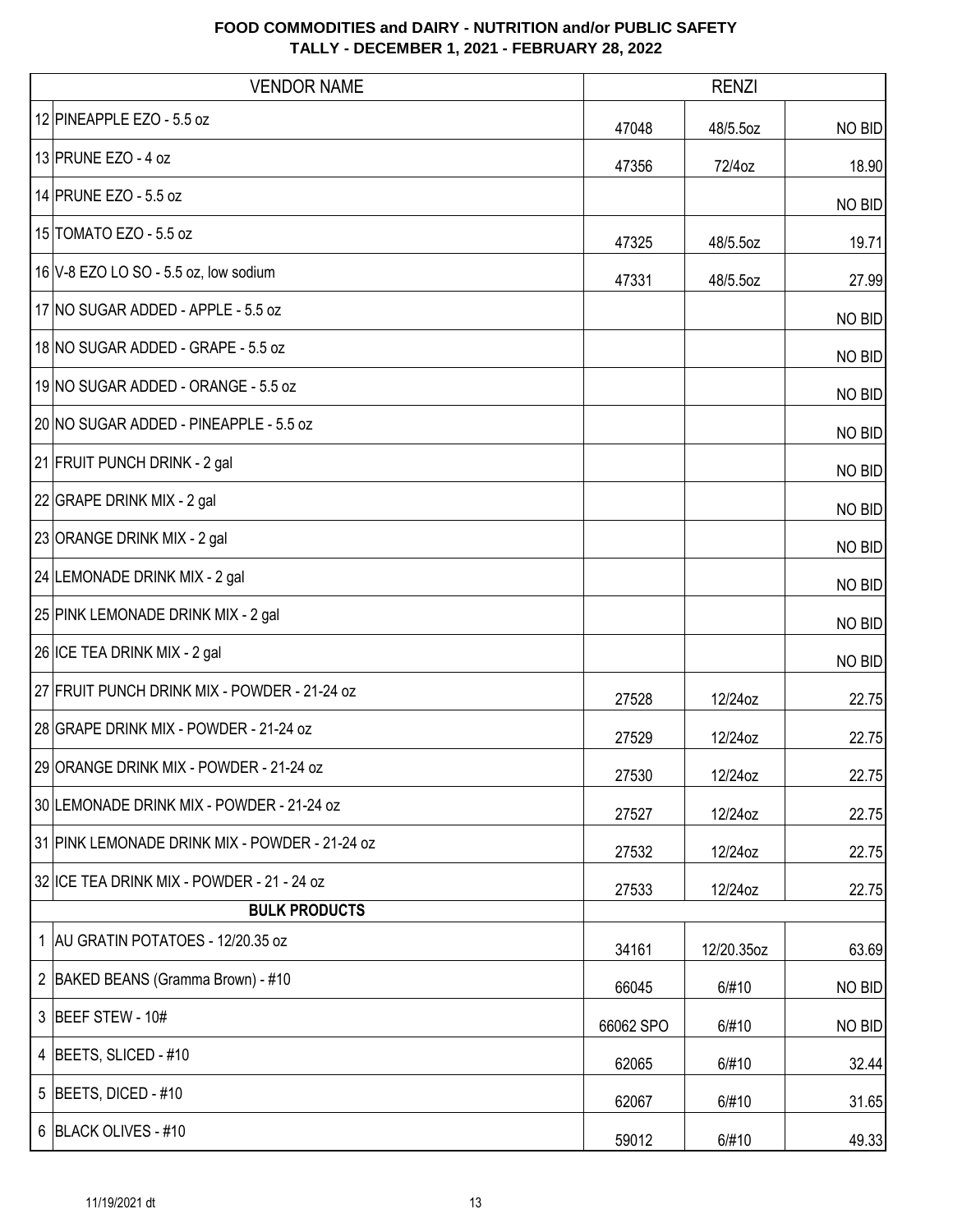| <b>VENDOR NAME</b>                   |            | <b>RENZI</b> |        |
|--------------------------------------|------------|--------------|--------|
| 7   BROWN GRAVY, LOW SODIUM - #5     | 57754      | 8/16oz Dry   | 37.80  |
| 8 CANNONBALL BBQ SAUCE - gal         | 57212      | $4/1$ gal    | 32.99  |
| 9 CHEDDAR CHEESE SAUCE - #10         | 63027      | 6/#10        | 38.45  |
| 10 CHILI SAUCE - #10                 | 57131      | 6/#10        | 36.79  |
| 11 COFFEE - 14 - 16 oz               | 71105      | 24/14oz      | 124.76 |
| 12 COFFEE, DECAF - 14 - 16 oz        | 70988 SPO  | 24/12oz      | 114.50 |
| 13 COLESLAW DRESSING - Gal           | 56090      | $4/1$ gal    | 47.88  |
| 14 CREAM STYLE CORN - #10            | 62035      | 6/#10        | 36.49  |
| 15 GARBANZO BEANS (CHIC PEAS) - #10  | 62059      | 6/#10        | 26.43  |
| 16 GRAPE JELLY - #10                 | 91435      | 6/132oz      | 46.51  |
| 17 GRAPE JELLY - 132 oz              | 91435      | 6/132oz      | 46.51  |
| 18 GREEN BEANS - #10                 | 60093      | 6/#10        | 26.75  |
| 19 GREEN BEANS, 14 -16 oz            | 45244 Frzn | 12/2#        | 26.90  |
| 20 GREEN PEPPERS - #10               | 60095      | 6/#10        | 34.53  |
| 21 HOT SAUCE, MONARCH or equal - gal | 61004      | 4/1gal       | NO BID |
| 22 JALAPENOS - #10                   | 63065      | 6/#10        | 29.89  |
| 23 KETCHUP - #10                     | 57081      | 6/#10        | 31.53  |
| 24 KETCHUP, 12 - 14 oz bottle        | 57257      | 20/14oz      | 36.68  |
| 25 KIDNEY BEANS - #10                | 62000      | 6/#10        | 29.30  |
| 26 KIDNEY BEANS, 14 - 16 oz          |            |              | NO BID |
| 27 MASHED POTATOES - #10             | 35016      | 6/5.75#      | 60.52  |
| 28 MAYONNAISE, REGULAR - Gal         | 56205      | $4/1$ gal    | 40.29  |
| 29 MAYONNAISE, LOW FAT - Gal         | 56024      | 4/1gal       | 51.41  |
| 30 MUSHROOMS - #10                   | 68024      | 6/#10        | 51.07  |
| 31 MUSTARD - 12 oz bottle            | 57927      | 12/12oz      | 19.48  |
| 32 MUSTARD - Gal                     | 30058      | $4/1$ gal    | 17.95  |
| 33 NORTHERN BEAN - 10#               | 95412      | 6/#10        | 31.78  |
| 34 PEANUT BUTTER - 5#                | 92542      | 6/5#         | 50.95  |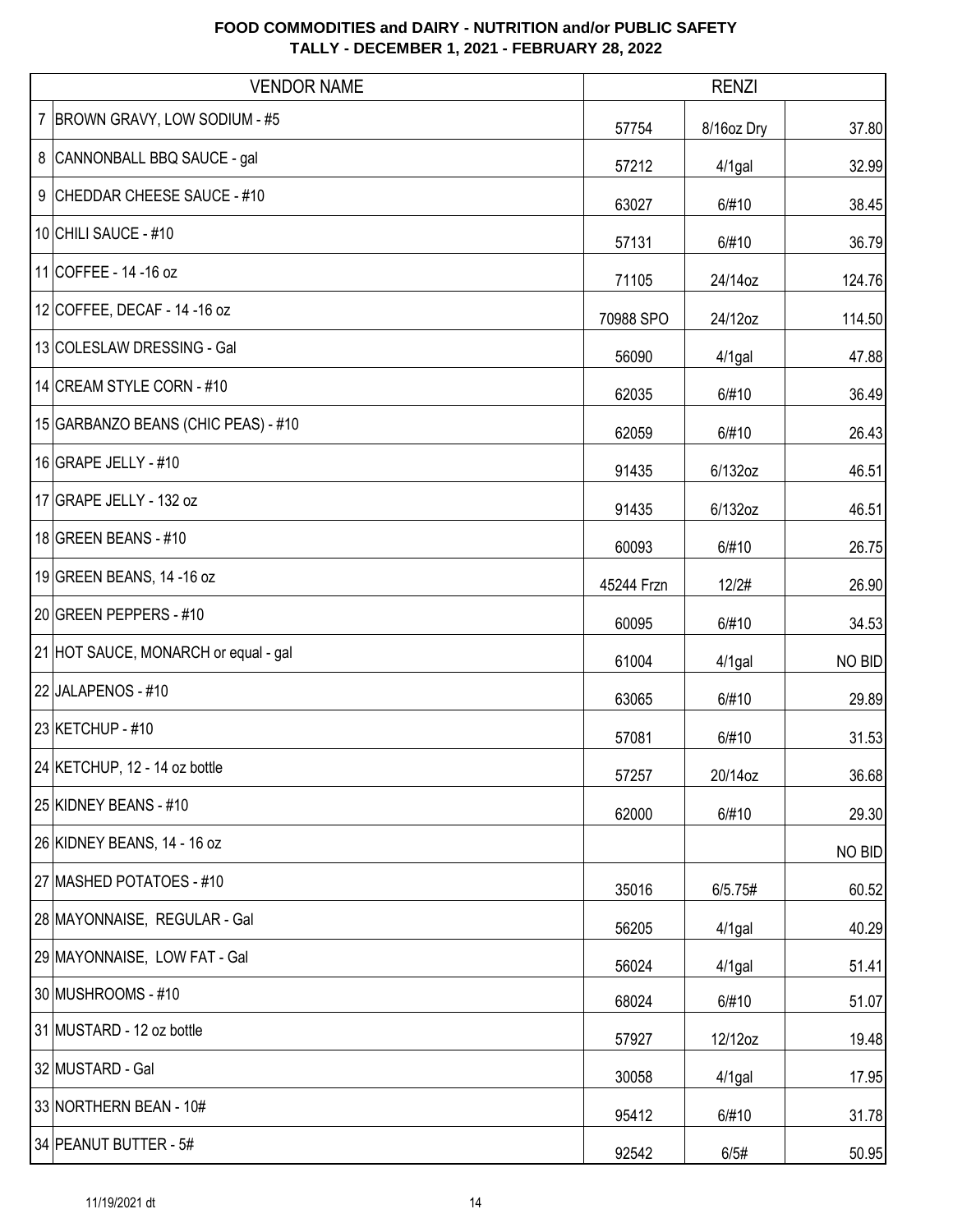| <b>VENDOR NAME</b>                         |       | <b>RENZI</b>           |        |
|--------------------------------------------|-------|------------------------|--------|
| 35 PEPPERS, RED & GREEN - 10#              | 60095 | 6/#10                  | 34.53  |
| 36 PICKLES, DILL - gal                     | 61040 | $2/1$ gal              | 15.97  |
| 37 PICKLES, DILL - 5 gal                   | 60125 | $1/5$ gal              | NO BID |
| 38 PINTO BEANS - #10                       | 62033 | 6/108 oz               | 29.88  |
| 39 PIZZA SAUCE Grade A - #10               | 57051 | 6/#10                  | 29.98  |
| 40 POTATOES, DICED - 10#                   | 62084 | 6/#10                  | 30.69  |
| 41 POTATOES, DICED, FRESH VAC PACKED - 10# | 26020 | 2/10#                  | 20.05  |
| 42 POTATO PEARL Vitamin C Enriched - 5#    | 35016 | 6/5.75#                | 60.52  |
| 43 POTATO - SCALLOPED - 6/2.25#            | 34165 | 12/20.35oz             | 61.97  |
| 44 POTATO - SCALLOPED - 20.35 oz           | 34165 | 12/20.35oz             | 61.97  |
| 45 PUMPKIN - #10                           | 62083 | 6/#10                  | 49.54  |
| 46 RAISINS - 30#                           | 73231 | 30#                    | 36.97  |
| 47 RAVIOLI, CHEESE - #10                   | 37040 | 2/5# Large ckd<br>frzn | 35.11  |
| 48 RAVIOLI, MEAT - #10                     | 66065 | 6/#10                  | 33.84  |
| 49 RED PEPPERS - #10                       | 58997 | 6/#10                  | 46.61  |
| 50 REFRIED BEANS - #10                     | 92603 | 6/115oz                | 47.99  |
| 51 REFRIED BEANS - 112 oz - 115 oz         | 62013 | 6/112oz                | 54.35  |
| 52 REFRIED BEANS, VEGETARIAN - #10         | 92603 | 6/115oz                | 47.99  |
| 53 SALSA - #10                             | 57061 | 6/#10                  | 35.38  |
| 54 SAUERKRAUT - #10                        | 62082 | 6/#10                  | 34.45  |
| 55 SPAGHETTI SAUCE - #10                   | 57336 | 6/#10                  | 29.70  |
| 56 SPAGHETTI SAUCE, LOW SODIUM - #10       | 57021 | 6/#10                  | NO BID |
| 57 STEWED TOMATO, Grade A - #10            | 56970 | 6/#10                  | 26.99  |
| 58 STEWED TOMATO, LOW SODIUM Grade A - #10 |       |                        | NO BID |
| 59 STRAWBERRY PRESERVES - 4#               | 91424 | 6/4#                   | 44.45  |
| 60 STRAWBERRY TOPPING - 5#                 | 75105 | 6/#5                   | NO BID |
| 61 SWEET POTATOES, syrup Grade A - #10     | 92369 | 6/#10                  | 37.99  |
| 62 TEA BAGS, Regular                       | 71451 | 10/100ct               | 29.90  |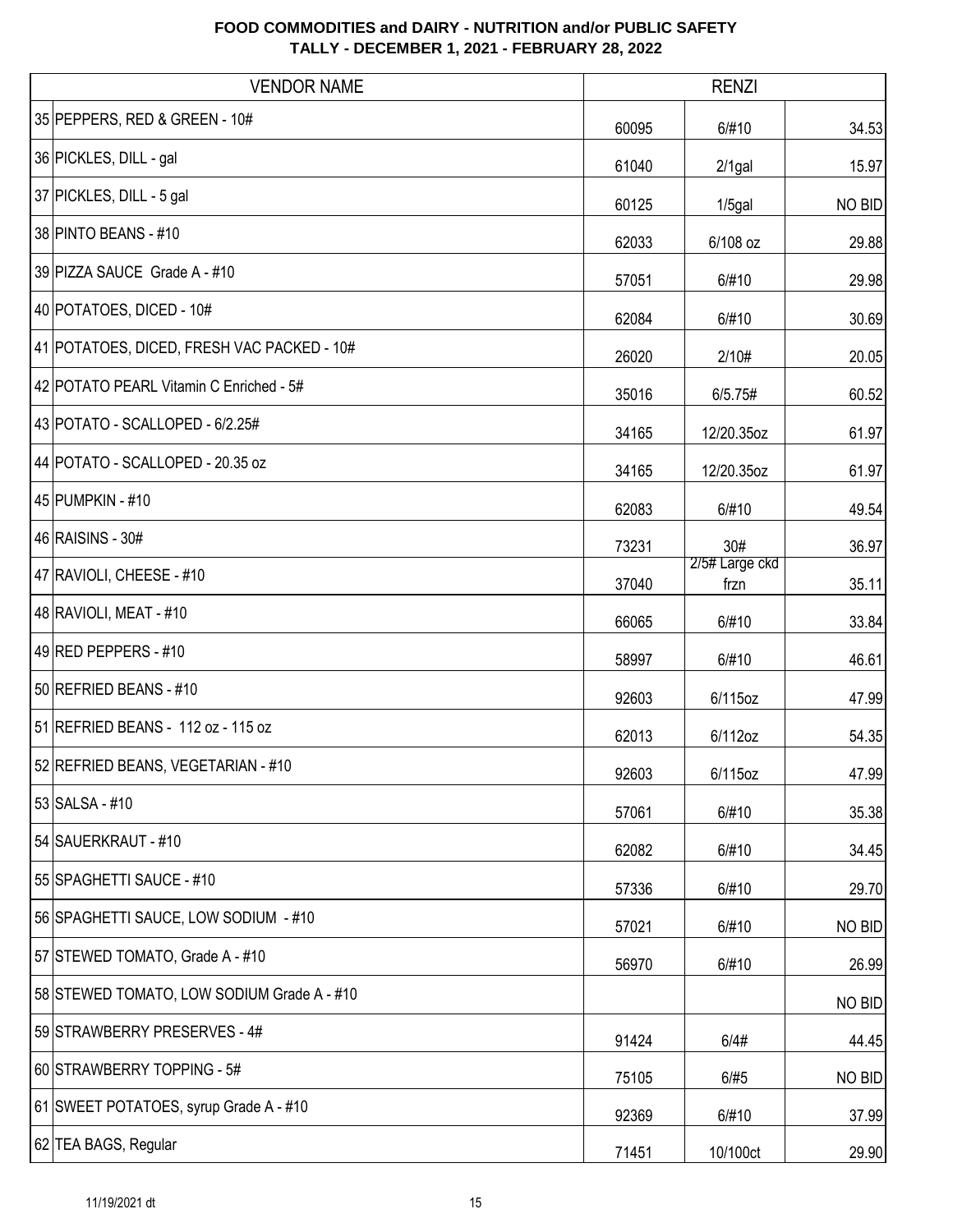| <b>VENDOR NAME</b>                         |              | <b>RENZI</b> |        |
|--------------------------------------------|--------------|--------------|--------|
| 63 TOMATOES, CRUSHED - #10                 | 57016        | 6/#10        | 25.44  |
| 64 TOMATO PASTE, Grade A - #10             | 59085        | 6/#10        | 37.98  |
| 65 TOMATO PASTE, LOW SODIUM Grade A - #10  |              |              | NO BID |
| 66 TOMATO SAUCE, Grade A - #10             | 57055        | 6/#10        | 26.82  |
| 67 TOMATO SAUCE, LOW SODIUM Grade A - #10  | 57021        | 6/#10        | NO BID |
| 68 WAX BEANS - 14 - 16 oz                  | 45338 Frzn   | 12/2#        | 28.71  |
| 69 WAX BEANS - #10                         | 62022        | 6/#10        | 30.99  |
| 70 VEGETARIAN BEAN - #10                   | 60097        | 6/#10        | 28.24  |
| 71 3-BEAN SALAD - #10                      | 10974 4 bean | 6/#10        | 38.11  |
| 72 4-BEAN SALAD - #10                      | 10974        | 6/#10        | 38.11  |
| <b>INDIVIDUAL SERVING ITEMS</b>            |              |              |        |
| 1 CHIPS - Corn                             | 77540 SPO    | 104/1oz      | 35.97  |
| 2 DORITOS - Cool Ranch - 1 oz              | 77546 SPO    | 104/1oz      | 35.97  |
| 3 DORITOS - Nacho Cheese - 1 oz            | 77545        | 104/1oz      | 35.97  |
| 4 FUNYUNS CHIPS - .75 oz                   | 77484        | 104/.75oz    | NO BID |
| 5 HOT CHOCOLATE, SUGAR FREE PACKET         | 48229 SPO    | 6/40ct       | NO BID |
| 6 ORANGE JUICE - 4 oz                      | 47000        | 72/4oz       | 12.95  |
| 7   POTATO CHIP - regular - 1 oz           | 77542        | 104/1oz      | 35.97  |
| 8 POTATO CHIP - BBQ - 1 oz                 | 77541        | 104/1oz      | 35.97  |
| 9 POTATO CHIP - Salt & Vinegar - 1 oz      | 78511        | 64/1.5oz     | 32.51  |
| 10 POTATO CHIP - Sour Cream & Onion - 1 oz | 77543        | 104/1oz      | 35.97  |
| 11 PRETZELS - 1 oz                         | 77532        | 88/1oz       | 31.34  |
| 12 TORTILLA CHIPS - 2 oz                   | 78574 Scoops | 72/.875oz    | 27.25  |
| 13 PC APPLESAUCE                           | 64153        | 96/4.5oz     | 31.75  |
| 14 PC BBQ SAUCE                            | 66218        | 100/1oz      | 10.18  |
| 15 PC BUTTER cups - 8 lb                   | 25313        | 720/5gm      | 29.29  |
| 16 PC CEREAL - GLUTEN FREE CHEX            | 84166        | 96/1oz       | 27.92  |
| 17 PC COFFEE                               | 71220        | 84/1.75oz    | 66.77  |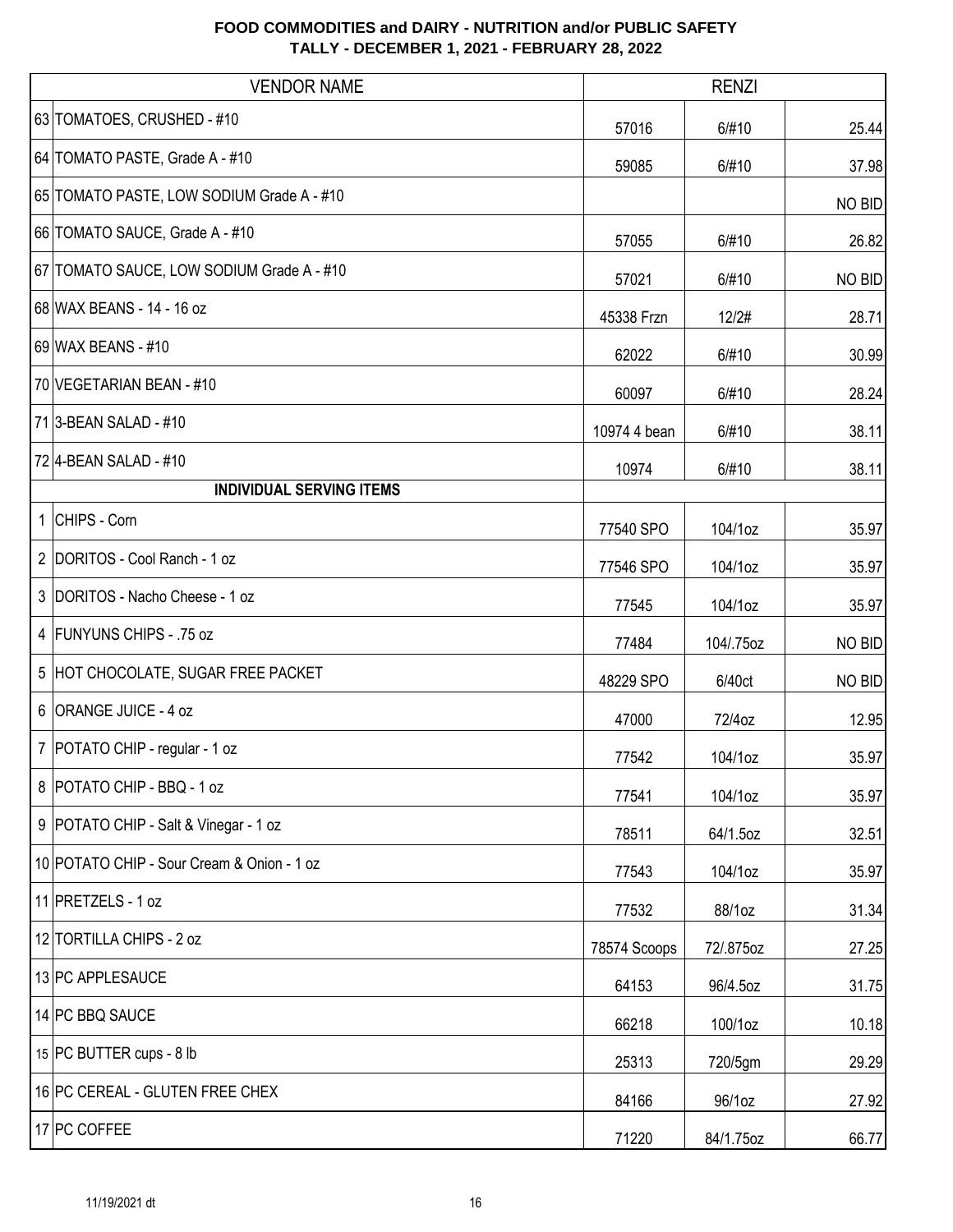| <b>VENDOR NAME</b>                                     |           | <b>RENZI</b> |        |
|--------------------------------------------------------|-----------|--------------|--------|
| 18 PC COFFEE, DECAF                                    | 71217     | 84/1.75oz    | 69.82  |
| 19 PC CREAM CHEESE                                     | 25001     | 100/1oz      | 17.51  |
| 20 PC DIET CRANBERRY SAUCE                             | 64053 SPO | 200/.5oz     | 29.43  |
| 21 PC HALF & HALF                                      | 67174     | 360 - 3/8oz  | 15.36  |
| 22 PC JELLY - diet                                     | 66222     | 200/12gm     | 14.19  |
| 23 PC JELLY - regular                                  | 91197     | 200/.5 oz    | 14.33  |
| 24 PC KETCHUP, equivalent to Heinz or Hunts brand      | 59086     | 1000/9gm     | 23.55  |
| 25 PC MARGARINE cups                                   | 82112     | 900/5gm      | NO BID |
| 26 PC MAYONAISE                                        | 66585     | 500/9gm      | 17.85  |
| 27 PC MUSTARD                                          | 66223     | 500/4.5gm    | 7.75   |
| 28 PC PANCAKE SYRUP                                    | 66229     | 100/1.5oz    | 11.42  |
| 29 PC PANCAKE SYRUP, Sugar Free                        | 35057     | 100/1.1 oz   | 19.43  |
| 30 PC PEANUT BUTTER                                    | 66527     | 200/.5oz     | 24.15  |
| 31 POPCORN, Smart Food, White Cheddar - .5 oz          | 73325     | 72/.5oz      | 27.86  |
| 32 PC RELISH                                           | 66219     | 200/9gm      | 10.96  |
| 33 PC SALT SUBSTITUTE                                  |           |              | NO BID |
| 34 PC SPLENDA                                          | 67002     | 2000ct       | 27.51  |
| 35 PC SUGAR                                            | 67001     | 2000ct       | 17.42  |
| 36 PC SOUR CREAM cups                                  | 25446     | 100/1oz      | 17.01  |
| 37 PC SWEET & SOUR                                     | 66236     | 100/1oz      | 10.35  |
| FRUITS & VEGETABLES, FRESH and CANNED                  |           |              |        |
| 1 APPLES, fresh                                        | 88025     | 40#120ct     | 33.85  |
| 2 APPLES: sliced, juice or water packed, Grade A - #10 | 10251     | 6/#10        | 47.99  |
| 3 APPLESAUCE Unsweetened, Grade A - #10                | 65045     | 6/#10        | 32.55  |
| 4   APRICOTS - Grade A - #10                           | 11266     | 6/#10        | 50.18  |
| 5 BANANAS, fresh - 150 ct                              | 88036     | 150ct        | 26.78  |
| 6 BROCCOLI, fresh                                      | 88083     | 14ct         | 45.64  |
| 7 FROZEN BERRY MEDLEY - 20#                            | 45264     | 2/5#         | 24.45  |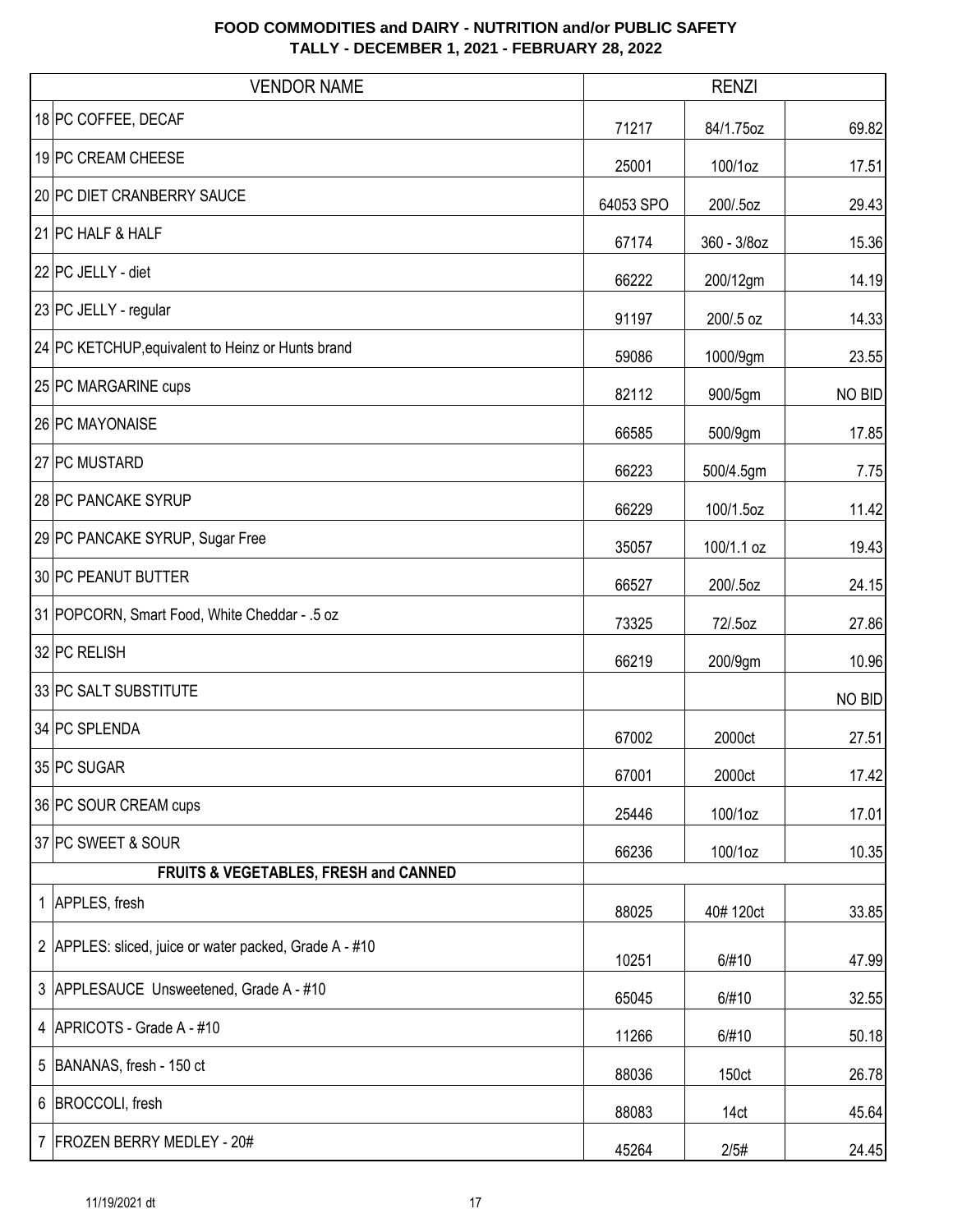|   | <b>VENDOR NAME</b>                                                      | <b>RENZI</b>   |         |               |
|---|-------------------------------------------------------------------------|----------------|---------|---------------|
| 8 | CABBAGE, fresh                                                          | 88091          | 50#     | 20.44         |
| 9 | CANTELOPE, fresh                                                        | 88039          | 12-15ct | 48.21         |
|   | 10 CELERY. Bunch                                                        | 88308          | 1ct     | 2.29          |
|   | 11 COLE SLAW MIX - 4/5# bags                                            | 88139          | 4/5#    | 25.73         |
|   | 12 CRANBERRY SAUCE Whole, Grade A - #10                                 | 64049 SPO      | 6/101oz | 48.96         |
|   | 13 CRANBERRY SAUCE, Jellied, Grade A - #10                              | 47037          | 6/101oz | 50.47         |
|   | 14 CUCUMBERS, fresh - 24-30 case                                        | 88110          | 15#     | 8.66          |
|   | 15 CRUSHED PINEAPPLE: fancy, juice Hawaiian Coarse, Grade A - #10       | 64045          | 6/#10   | 59.21         |
|   | 16 FROZEN STRAWBERRIES, UNSWEETENED - Grade A - 10#                     | 45177          | 10#     | 22.46         |
|   | 17 FROZEN STRAWBERRIES, UNSWEETENED - Grade A - 30#                     | 45177          | 10#     | 22.46         |
|   | 18 FROZEN STRAWBERRIES, SWEETENED - Grade A - 6/5#                      | 45175          | 6/6.5#  | 90.63         |
|   | 19 FRUIT COCKTAIL, Grade A - #10                                        | 61041          | 6/#10   | 52.89         |
|   | 20 FRUIT CUPS, 4 oz - Grade A                                           | 46233          | 36/4oz  | 21.56         |
|   | 21 FRUIT MEDLEY, Festival/Classic, melon pieces, grapes - Grade A - #10 | 31226          | 1/8#    | 25.56         |
|   | 22 GREEN PEPPERS, 5lb-fresh                                             | 88169          | 3#      | 6.56          |
|   | 23 GREEN PEPPERS, 20lb-fresh                                            | 88168          | 20#     | 42.15         |
|   | 24 HONEYDEW MELON, fresh                                                | 88048          | $5-6ct$ | 29.33         |
|   | 25 LETTUCE, Iceberg, fresh, head                                        | 88124          | 24ct    | 66.56         |
|   | 26 LETTUCE, Iceberg, fresh, bag                                         | 88131          | 4/5#    | 42.21         |
|   | 27 MANDARIN ORANGE, sections, light, Grade A - #10                      | 66031          | 6/#10   | 64.24         |
|   | 28 ONIONS, fresh                                                        | 88153          | 50#     | 37.43         |
|   | 29 ORANGES, fresh                                                       | 88348          | 113ct   | 48.72         |
|   | 30 PEACHES diced, light Grade A - #10                                   | 64008          | 6/#10   | 48.44         |
|   | 31 PEACHES yellow, light cling halves, Grade A - #10                    | 64008 Diced    | 6/#10   | 48.44         |
|   | 32 PEACHES sliced, light Grade A - #10                                  | 63043          | 6/#10   | 45.44         |
|   | 33 PEARS halves, light Grade A - #10                                    | 64019          | 6/#10   | <b>NO BID</b> |
|   | 34 PEARS pieces, light Grade A - #10                                    | 64012          | 6/#10   | 46.62         |
|   | 35 PINEAPPLE TIDBITS: light, Grade A - #10                              | 64043 In Juice | 6/#10   | 52.99         |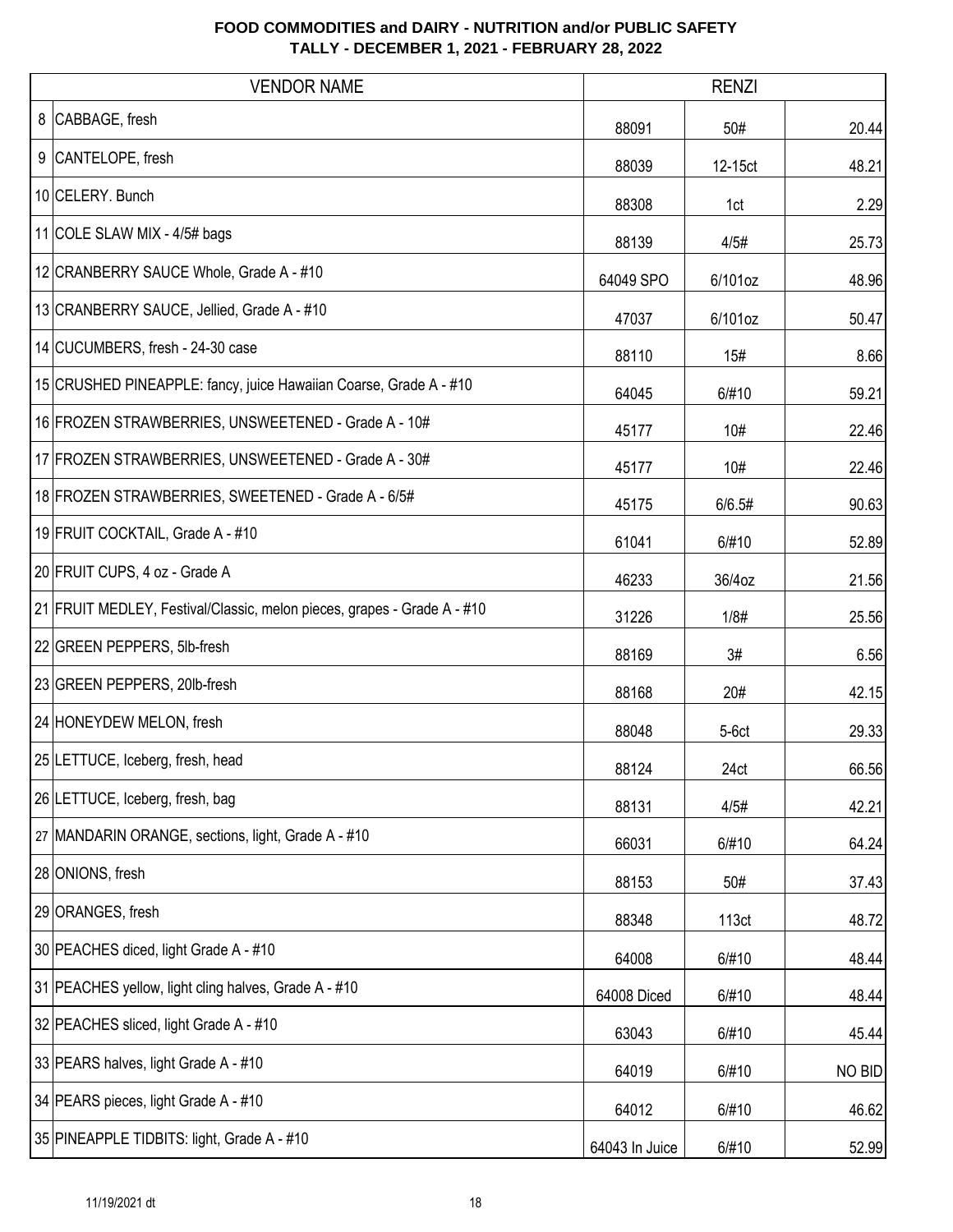|   | <b>VENDOR NAME</b>                                | <b>RENZI</b> |          |        |
|---|---------------------------------------------------|--------------|----------|--------|
|   | 36 PINEAPPLE, sliced, juice packed, Grade A - #10 | 63037        | 6/#10    | 56.91  |
|   | 37 PLUMS, fresh                                   | 88071 SPO    | 25#      | NO BID |
|   | 38 POTATOES, fresh                                | 88609        | 50#      | 25.71  |
|   | 39 SNOW PEAS                                      | 88585 SPO    | $6/6$ oz | NO BID |
|   | 40 SWEET POTATO, MASHED - frozen                  |              |          | NO BID |
|   | 41 TOMATOES, fresh                                | 88208        | 25#      | 34.50  |
|   | 42 TROPICAL FRUIT, papaya, banana - Grade A - #10 | 64030        | 6/#10    | 53.32  |
|   | 43 WATERMELON, fresh                              | 88076        | 1ct      | 10.84  |
|   | <b>VEGETABLES - FROZEN</b>                        |              |          |        |
|   | 1   ASPARAGUS, Grade A                            | 45086        | 6/2.5#   | 26.91  |
|   | 2 BREAKFAST CUBE POTATOES, Grade A                | 34395        | 6/5#     | 48.24  |
|   | 3 BROCCOLI, CUT, Grade A                          | 45131        | 20#      | 16.90  |
| 4 | BROCCOLI SPEARS, Grade A                          | 45229        | 12/2#    | 26.25  |
| 5 | <b>BRUSSEL SPROUTS, Grade A</b>                   | 45255        | 12/2#    | 24.83  |
|   | 6 CALIFORNIA BLEND, Grade A                       | 45331        | 20#      | 22.44  |
|   | 7 CAPRI MIX, Grade A                              | 45318        | 20#      | 21.66  |
|   | 8 BABY CARROTS, whole Grade A                     | 45228        | 20#      | 23.75  |
| 9 | CARROTS, CUT, Grade A                             | 45018        | 20#      | 18.99  |
|   | 10 CARROTS, DICED, 30#, Grade A                   | 45100        | 12/2#    | 20.60  |
|   | 11 CAULIFLOWER, grade A                           | 45257        | 12/2#    | 22.76  |
|   | 12 CORN, Grade A                                  | 45024        | 20#      | 21.95  |
|   | 13 GREEN BEANS, CUT, Grade A                      | 45265        | 20#      | 24.12  |
|   | 14 GREEN BEANS, ITALIAN CUT, Grade A              | 45336        | 12/2#    | 27.37  |
|   | 15 DICED GREEN PEPPERS, Grade A                   | 45097        | 12/2#    | 27.82  |
|   | 16 FAJITA STRIPS                                  | 45109        | 25#      | 33.00  |
|   | 17 FRENCH GREEN BEANS, Grade A                    | 45253        | 12/2#    | 30.05  |
|   | 18 HUBBARD SQUASH, Grade A                        | 45174        | 12/4#    | 42.65  |
|   | 19 ITALIAN MIX, Grade A                           | 45348        | 20#      | 24.63  |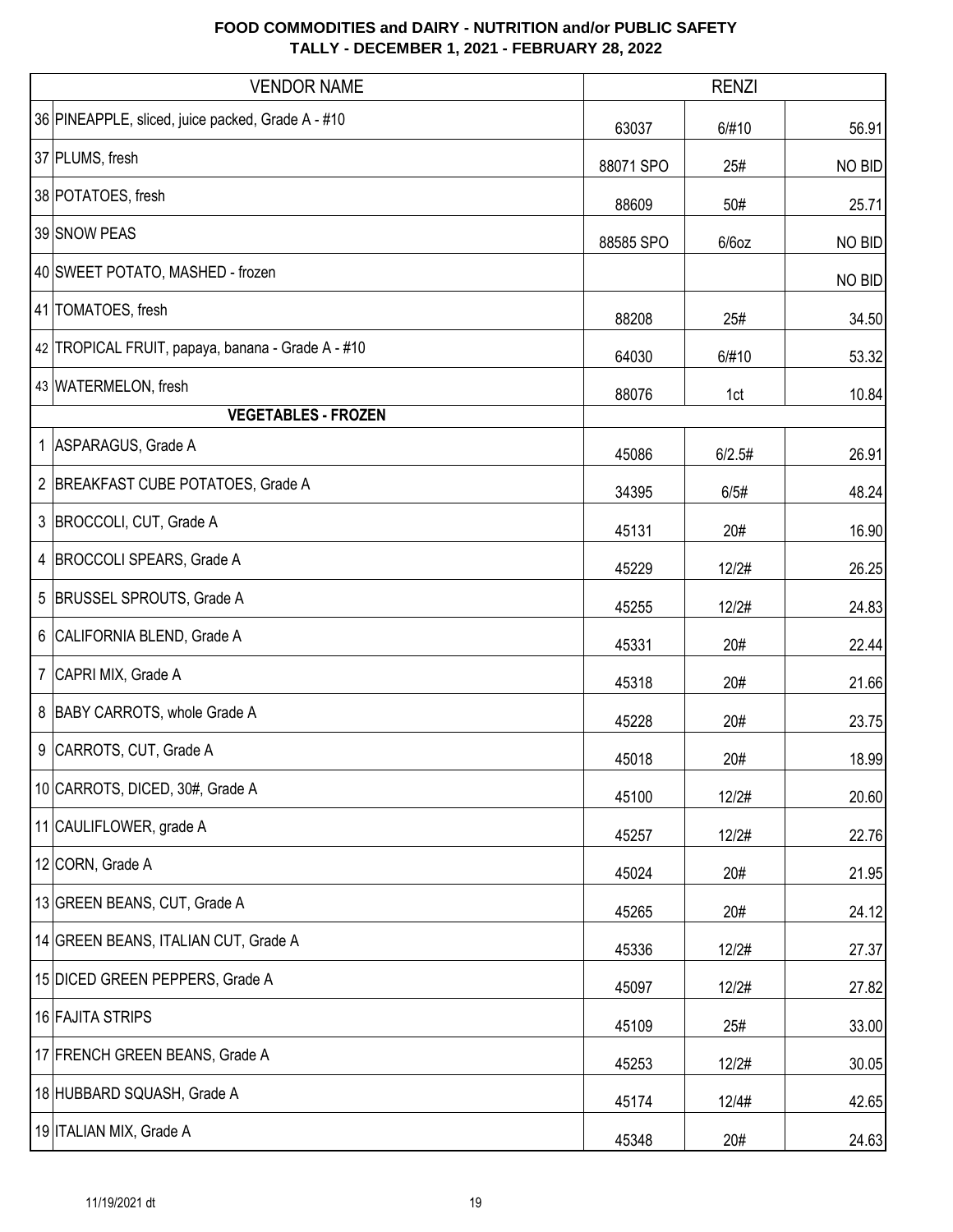|                | <b>VENDOR NAME</b>                           |                 | <b>RENZI</b> |               |
|----------------|----------------------------------------------|-----------------|--------------|---------------|
|                | 20 LIMA BEANS, Grade A                       | 45312           | 20#          | 35.30         |
|                | 21 MIXED VEGETABLES Grade A, 5 way mix       | 45126           | 12/2.5#      | 28.99         |
|                | 22 ONIONS, DICED, Grade A                    | 45102           | 12/2#        | 26.70         |
|                | 23 ORIENTAL BLEND, Grade A                   | 45259           | 20#          | 24.40         |
|                | 24 PEARL ONIONS. Grade A                     | 45359 SPO       | 12/2#        | <b>NO BID</b> |
|                | 25 PEAS, Grade A                             | 45136           | 20#          | 24.70         |
|                | 26 PEAS/CARROTS, Grade A                     | 45137           | 20#          | 25.99         |
|                | 27 PEPPERS, RED & GREEN - 20#                | 45109           | 25#          | 33.00         |
|                | 28 SCAND BLEND, Grade A                      | 45124           | 20#          | 23.45         |
|                | 29 SPINACH, chopped Grade A                  | 45232           | 12/3#        | 41.22         |
|                | 30 TURNIPS, Grade A                          | 45327           | 1/20# Diced  | 29.80         |
|                | 31 WAX BEANS, CUT, Grade A                   | 45338           | 12/2#        | 28.46         |
|                | 32 WINTER BLEND, Grade A                     | 45099           | 12/2#        | 24.05         |
|                | 33 ZUCCHINI. Grade A                         | 45294<br>Sliced | 20#          | 26.40         |
|                | <b>PUDDING</b>                               |                 |              |               |
|                | 1 BUTTERSCOTCH - 6/10#                       | 73193           | 6/#10        | 30.40         |
|                | 2 CHOCOLATE - $6/10#$                        | 73191           | 6/#10        | 30.40         |
|                | 3 CHOCOLATE POWDER MIX - 12/2#               |                 |              | NO BID        |
|                | 4 CHOCOLATE POWDER MIX - 12/24 oz            | 28585           | 12/24oz      | NO BID        |
|                | 5  LEMON - 6/10#                             | 73195           | 6/#10        | NO BID        |
|                | 6   PISTACHIO - 6/10#                        |                 |              | NO BID        |
| $\overline{7}$ | TAPIOCA - 6/10#                              | 73196           | 6/#10        | 33.84         |
|                | 8 VANILLA - 12/24 oz                         | 28477           | 12/24oz      | NO BID        |
|                | 9 VANILLA POWDER MIX - 12/2#                 | 28451           | 12/24oz      | 34.77         |
|                | 10 SUGAR FREE - BUTTERSCOTCH - 5 oz          | 28474 SPO       | 12/5oz       | NO BID        |
|                | 11 SUGAR FREE - CHOCOLATE - 5 oz             | 28473 SPO       | 12/3.5oz     | NO BID        |
|                | 12 SUGAR FREE - VANILLA - 5 oz               | 28463 SPO       | 12/3.5oz     | NO BID        |
|                | 13 SNACK PACK PUDDINGS, BUTTERSCOTCH -3.5 oz | 73187           | 48/3.5oz     | 18.15         |
|                | 14 SNACK PACK PUDDINGS, CHOCOLATE - 3.5 oz   | 73188           | 48/3.5oz     | 18.15         |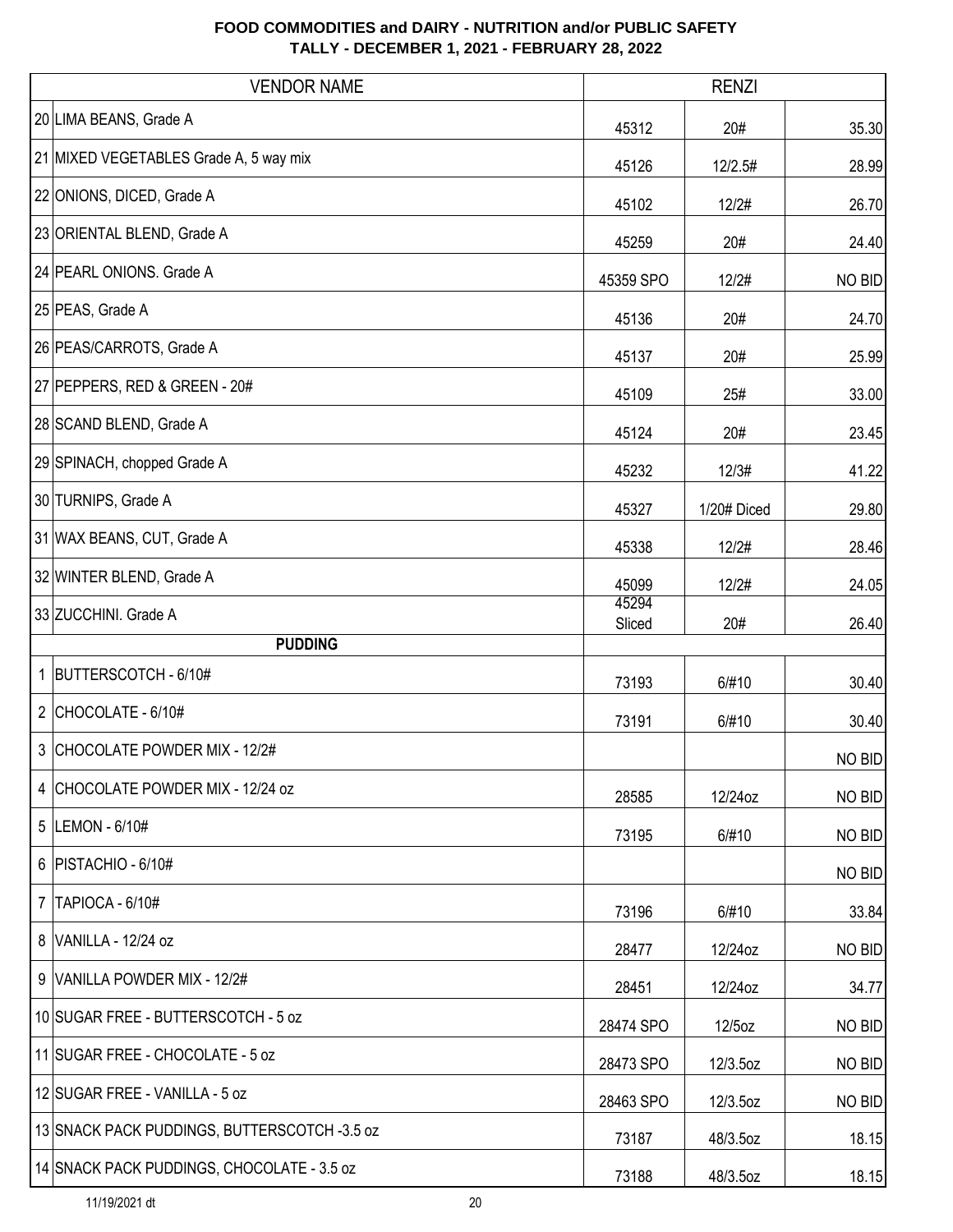| <b>VENDOR NAME</b>                               |           | <b>RENZI</b> |        |
|--------------------------------------------------|-----------|--------------|--------|
| 15 SNACK PACK PUDDINGS, VANILLA - 3.5 oz         | 73186     | 48/3.5oz     | 18.15  |
| 16 SNACK PACK PUDDINGS, DIABETIC, RICE - 4 oz    | 73180 SPO | 48/4oz       | NO BID |
| 17 SNACK PACK PUDDINGS, DIABETIC, TAPIOCA - 4 oz | 73209 SPO | 48/4oz       | NO BID |
| 18 SNACK PACK PUDDINGS, DIABETIC, VANILLA - 4 oz | 88862     | 48/3.25oz    | 23.99  |
| <b>JELLO</b>                                     |           |              |        |
| 1   REGULAR - 24 oz- asst                        | 29212 SPO | 12/24oz      | NO BID |
| 2 SUGAR FREE RED - 2.75 oz                       | 28272 SPO | 18/2.75oz    | NO BID |
| 3 SUGAR FREE CITRUS - 2.75 oz                    | 28273 SPO | 18/2.75oz    | NO BID |
| <b>DAIRY</b>                                     |           |              |        |
| 1 CHEESE AMER PROCESSED SLICED - Yellow - 20lb   | 25039     | 4/5#         | 56.33  |
| 2 CHEESE AMER PROCESSED SLICED - White - 20lb    | 25038     | 4/5#         | 56.33  |
| 3 CHEESE, CHEDDAR - Block - 10lb                 | 25081     | 10#          | 3.01#  |
| 4 CHEESE, EXTRA SHARP - Block - 10lb             | 25064 NYS | 10#          | 3.62#  |
| 5 CHEESE, MEXICAN - Shredded - 20lb              | 25045     | 4/5#         | 58.13  |
| 6 CHEESE, MOZZARELLA - Shredded - 20lb           | 25155     | 4/5#         | 56.20  |
| 7 CHEESE, MOZZARELLA - Shredded - 30lb           | 25155     | 4/5#         | 56.20  |
| 8 CHEESE, SHARP - Shredded - 20 lb               | 25042     | 4/5#         | 60.93  |
| 9 CHEESE, SHARP, LOW SODIUM - Shredded - 20 lb   |           |              | NO BID |
| 10 CHEESE, SWISS - Block - 8lb                   | 25866     | 2/8#         | 3.55#  |
| 11 CHEESE, SWISS, LOW SODIUM - Block - 5lb       |           |              | NO BID |
| 12 COTTAGE CHEESE - 5lb                          | 25117     | 4/5#         | 37.41  |
| 13 COTTAGE CHEESE, 1% - 5lb                      | 25117     | 4/5#         | 37.41  |
| 14 CREAM CHEESE - 3#                             | 25919     | 10/3#        | 73.33  |
| 15 CREAM CHEESE - 5#                             | 25919     | 10/3#        | 73.33  |
| 16 LIQUID BUTTER -gal                            | 58470     | $3/1$ gal    | 41.72  |
| 17 MARGARINE - 30/1lb                            | 29088     | 30/1#        | 35.66  |
| 18 PARMESAN CHEESE                               | 25330     | 4/5#         | 67.46  |
| 19 PIZZA CRUST, rectangular par baked            | 80156     | 10/40oz      | 34.68  |
| 20 SOUR CREAM - 5lb                              | 25328     | 4/5#         | 31.29  |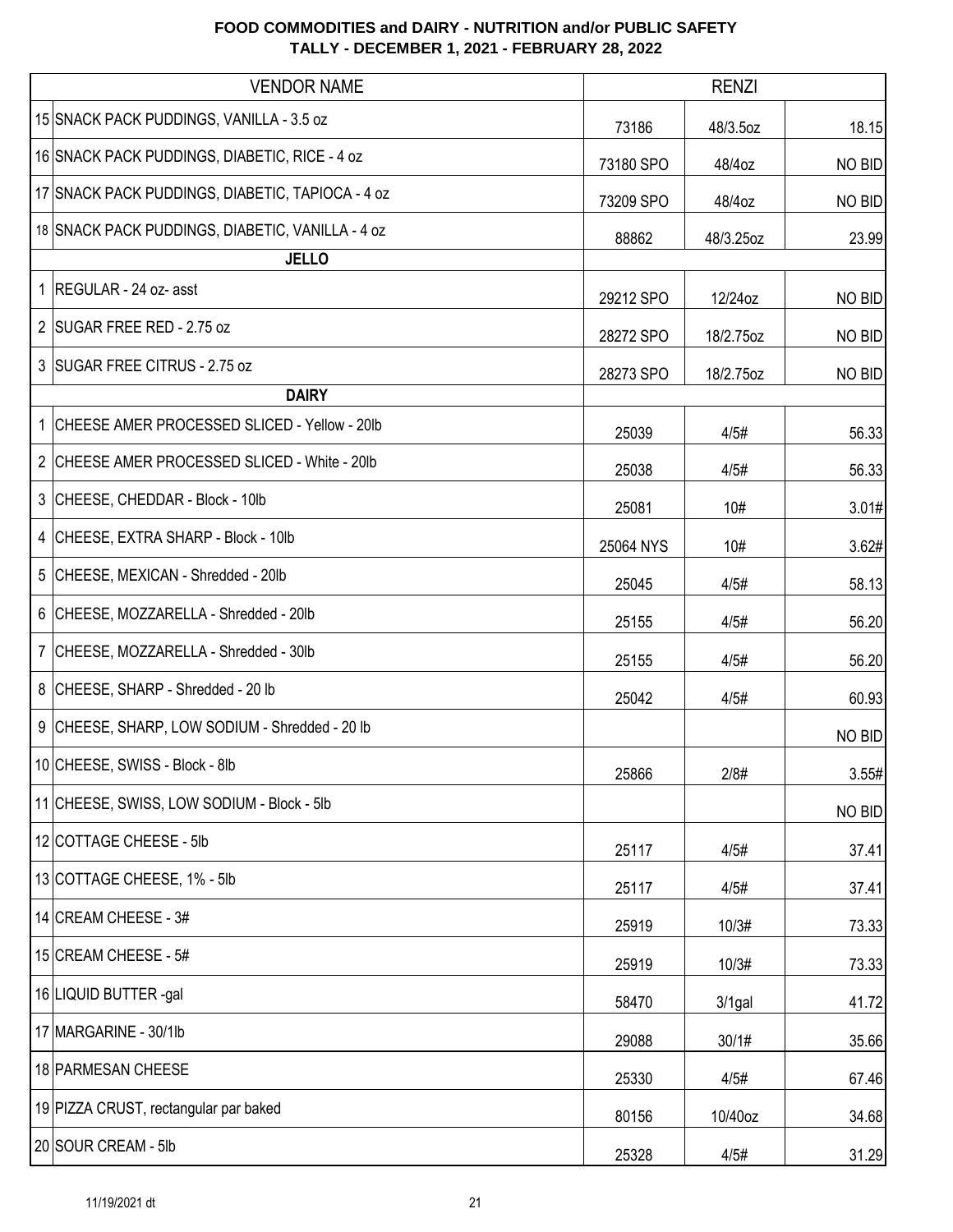|              | <b>VENDOR NAME</b>                                                                |                                                       | <b>RENZI</b>          |        |
|--------------|-----------------------------------------------------------------------------------|-------------------------------------------------------|-----------------------|--------|
|              | 21 YOGURT - assorted                                                              | 26086 Strawb,<br>26088<br>Stra/bana,<br>26087 Vanilla | 48/4oz                | 23.35  |
|              | 22 YOGURT, LIGHT - assorted flavors                                               | 26078                                                 | 48/4oz                | 22.32  |
|              | 23 YOGURT, VANILLA - 2 lb                                                         | 76516                                                 | 6/32oz                | 18.97  |
|              | 24 YOGURT, VANILLA - 4 lb                                                         | 26154 SPO                                             | 12/6oz                | NO BID |
|              | 25 YOGURT, VANILLA - 6 oz                                                         | 26087                                                 | 48/40Z                | 23.35  |
|              | <b>COOKIES &amp; CRACKERS</b>                                                     |                                                       |                       |        |
|              | 1 COOKIES, CHOCOLATE CHIP, frozen ready to bake dough - 1 oz - 1.5 oz             | 39976                                                 | 320/1oz               | 46.39  |
|              | 2 COOKIES, OATMEAL, frozen ready to bake dough - 1 oz - 1.5 oz                    |                                                       |                       | NO BID |
|              | 3 COOKIES, OATMEAL RAISIN, frozen ready to bake dough - 1 oz - 1.5 oz             | 51466                                                 | 213/1.5oz             | 52.67  |
|              | 4   COOKIES, PEANUT BUTTER, frozen ready to bake dough - 1 oz - 1.5 oz            | 11453 SPO                                             | 324/1oz               | NO BID |
|              | 5 COOKIES, SUGAR, frozen ready to bake dough - 1 oz - 1.5 oz                      | 39988                                                 | 320/1oz               | 45.08  |
| 6            | COOKIES, WHITE CHIP MACADAMIAN NUT, frozen ready to bake dough - 1 oz - 1.5<br>0Z | 51594 SPO                                             | 213/1.5oz             | 56.12  |
|              | 7   FIG NEWTONS                                                                   | 72051                                                 | 120/2oz               | 49.98  |
|              | 8   FIG NEWTONS, individual package                                               | 72024 SPO                                             | 120/1oz               | NO BID |
|              | 9 GRAHAM CRACKERS, individual package                                             | 28125                                                 | 200/2ct               | 24.55  |
|              | 10 LORNA DOONE COOKIE, individual package                                         | 72022                                                 | 120/4ct 1oz           | 34.96  |
|              | 11 SALTINE - KRISPY, individual package                                           | 73314                                                 | 500/2ct               | NO BID |
|              | 12 SALTINES UNSALTED TOPS, individual package                                     |                                                       |                       | NO BID |
|              | 13 SUGAR FREE COOKIE, Chocolate, individual package                               | 32509                                                 | 106/.75oz             | 34.49  |
|              | 14 SUGAR FREE COOKIE, Lemon, individual package                                   | 32510                                                 | 106/.75oz             | 34.49  |
|              | 15 SUGAR FREE COOKIE, Short Bread, individual package                             | 83086 SPO                                             | 120/1oz               | NO BID |
|              | <b>MISC</b>                                                                       |                                                       |                       |        |
| $\mathbf{1}$ | COFFEE, REGULAR - 2 oz                                                            | 71021                                                 | 84/2oz                | 61.05  |
|              | 2 COFFEE, DECAF - 2 oz                                                            | 71216                                                 | 84/2oz                | 70.84  |
|              | 3 BAGEL, PLAIN WHITE                                                              | 40056                                                 | 72/2.3oz Sliced       | 21.20  |
|              | 4 BAGEL, WHOLE WHEAT                                                              | 40055                                                 | 72/2.3oz WG<br>Sliced | 21.20  |
|              | 5 BLACK PEPPER SHAKER - disposable                                                | 67190                                                 | 48/1.5oz              | 46.35  |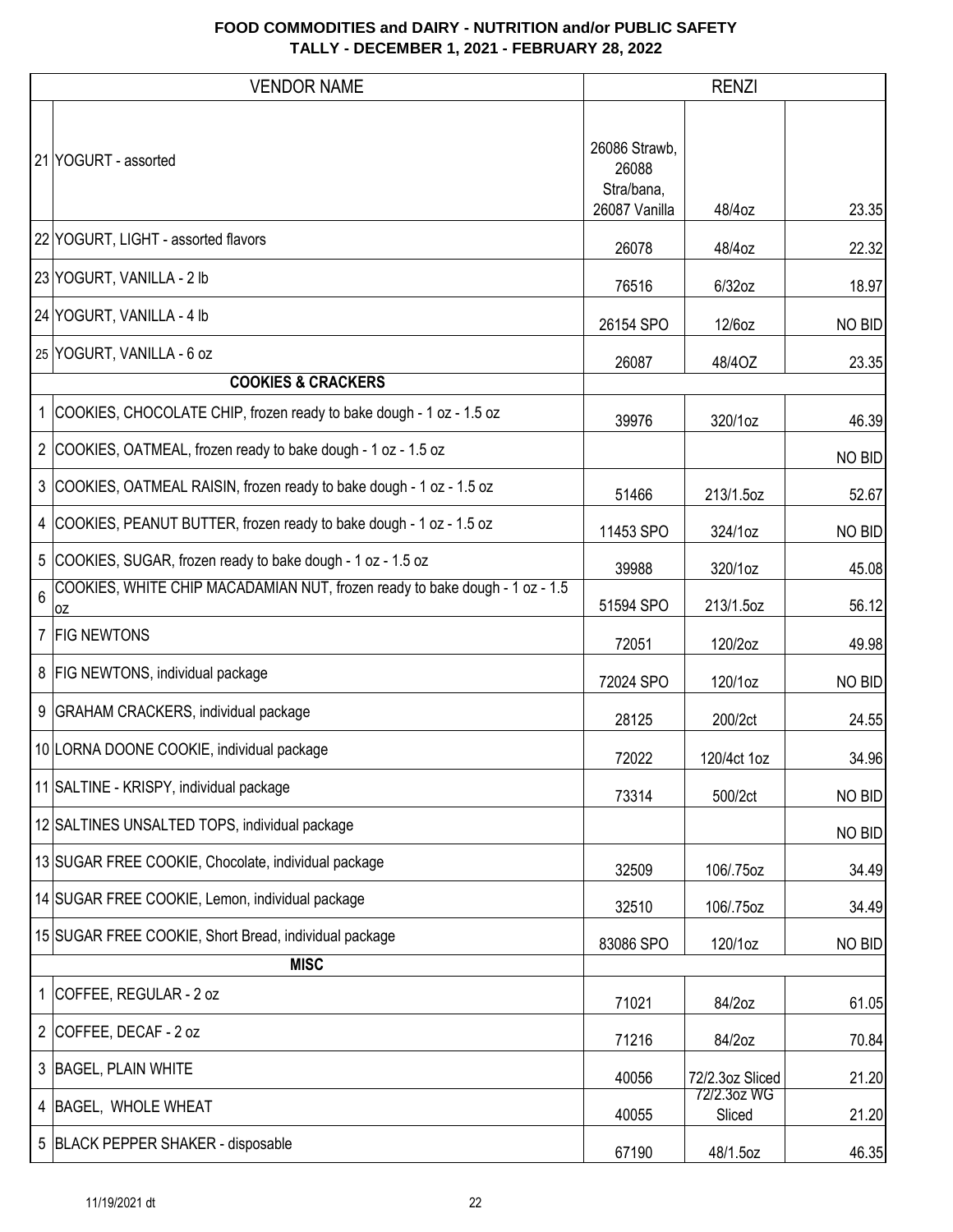| <b>VENDOR NAME</b>                      |                        | <b>RENZI</b>            |        |
|-----------------------------------------|------------------------|-------------------------|--------|
| 6 BREAD STICKS - WHOLE WHEAT            | 51087 SPO              | 160/1.8oz WG            | NO BID |
| 7   GARLIC BREAD - BUTTERTOP            | 51399                  | 12/10oz                 | 25.85  |
| 8 GLUTEN FREE - BAGELS, asst            | 51171                  | 24/3.5oz                | 29.40  |
| 9 GLUTEN FREE - BREAD - 6/30 oz         | 10539                  | $6/24$ oz<br>MultiGrain | 49.49  |
| 10 GLUTEN FREE - BREAD - 12/14 oz       | 10377                  | 12/14oz                 | 66.27  |
| 11 GLUTEN FREE - FROZEN SHERBERT, asst  | 93577, 93578,<br>93580 | 96/4oz SPO              | 39.29  |
| 12 GLUTEN FREE - MUFFINS, asst          | 51170 Blueb            | 36/3oz                  | NO BID |
| 13 HAMBURGER ROLL                       |                        | 10365 6/8ct - 4.5"      | 24.90  |
| 14 HOT DOG ROLL                         |                        | 37615 8/12ct            | 29.21  |
| 15 KOSHER - BREAD                       |                        |                         | NO BID |
| 16 KOSHER - CHOW MEIN DINNER            |                        |                         | NO BID |
| 17 KOSHER - CHICKEN DINNER              |                        |                         | NO BID |
| 18 KOSHER - CHICKEN LEG DINNER          |                        |                         | NO BID |
| 19 KOSHER - COLD CUTS                   |                        |                         | NO BID |
| 20 KOSHER - FISH DINNER                 |                        |                         | NO BID |
| 21 KOSHER - POT ROAST DINNER            |                        |                         | NO BID |
| 22 KOSHER - SALISBURY STEAK DINNER      |                        |                         | NO BID |
| 23 KOSHER - SLICED CHEESE               |                        |                         | NO BID |
| 24 KOSHER - SPAGHETTI & MEATBALL DINNER |                        |                         | NO BID |
| 25 KOSHER - TURKEY DINNER               |                        |                         | NO BID |
| 26 READY MADE BISCUITS - 3"             | 36832                  | 100/2oz                 | 29.99  |
| 27 READY MADE BISCUITS - 2"             | 36843                  | 105/2"                  | 21.75  |
| 28 SALT SHAKER - disposable             | 67189                  | 48/4oz                  | 13.15  |
| 29 SPRAY COATING (pan)                  | 66423                  | 6/17oz                  | 22.37  |
| 30 TORTILLA CHIPS                       | 60054                  | 3/2#                    | 12.08  |
| 31 TORTILLA SHELLS                      | 60052                  | 200/5.25"               | 13.99  |
| <b>MILK</b>                             |                        |                         |        |
| 1 WHOLE MILK - gal                      |                        |                         | NO BID |
| 2 WHOLE MILK - 1/2 gal                  |                        |                         | NO BID |